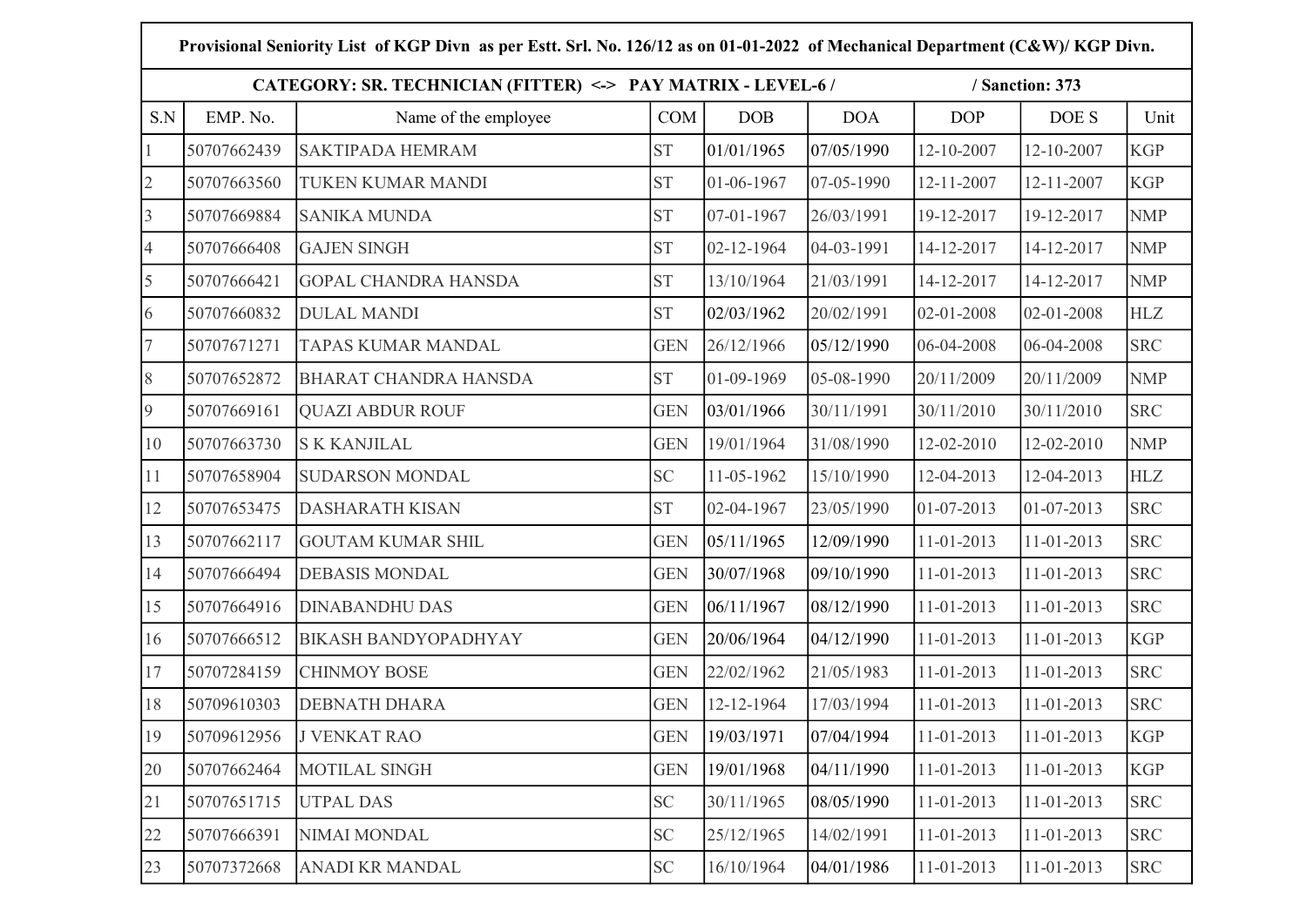| S.N | EMP. No.    | Name of the employee         | COM        | DOB        | <b>DOA</b> | <b>DOP</b> | DOE S      | Unit       |
|-----|-------------|------------------------------|------------|------------|------------|------------|------------|------------|
| 24  | 50707652835 | PRASANTA HALDER              | <b>SC</b>  | 18/05/1963 | 08/05/1990 | 11-01-2013 | 11-01-2013 | <b>SRC</b> |
| 25  | 50707662646 | <b>SANJOY KUMAR MAJUMDAR</b> | <b>SC</b>  | 31/12/1965 | 09/02/1991 | 11-01-2013 | 11-01-2013 | <b>SRC</b> |
| 26  | 50707652860 | <b>BISWANATH DAS</b>         | SC         | 28/10/1964 | 08/05/1990 | 11-01-2013 | 11-01-2013 | <b>SRC</b> |
| 27  | 50709308015 | T GOVIND RAO                 | <b>GEN</b> | 31/10/1964 | 10/06/1985 | 11-01-2013 | 11-01-2013 | <b>KGP</b> |
| 28  | 50707662634 | KASHINATH MANNA              | <b>GEN</b> | 07/06/1964 | 25/01/1991 | 11-01-2013 | 11-01-2013 | <b>SRC</b> |
| 29  | 50707629140 | <b>RAM NAYAN YADAV</b>       | <b>GEN</b> | 01-01-1967 | 24/12/1986 | 11-01-2013 | 11-01-2013 | <b>KGP</b> |
| 30  | 50707664473 | KAMALA KANTA BEHERA          | <b>GEN</b> | 03/06/1971 | 28/07/1991 | 11-01-2013 | 11-01-2013 | <b>KGP</b> |
| 31  | 50709602719 | UTTAM KUMAR SAMANTA          | <b>GEN</b> | 26/12/1964 | 28/03/1991 | 11-01-2013 | 11-01-2013 | <b>HLZ</b> |
| 32  | 50709617115 | <b>AMAR GOLE</b>             | <b>SC</b>  | 22/09/1970 | 22/03/1994 | 11-01-2013 | 11-01-2013 | <b>KGP</b> |
| 33  | 50709602100 | <b>ALOK DHAR</b>             | <b>SC</b>  | 09/12/1969 | 28/08/1993 | 11-01-2013 | 11-01-2013 | <b>SRC</b> |
| 34  | 50707409229 | <b>TURAM PURTY</b>           | <b>ST</b>  | 12-12-1964 | 26/01/1986 | 11-01-2013 | 11-01-2013 | <b>KGP</b> |
| 35  | 50707732016 | <b>SIBAN HEMBRAM</b>         | <b>ST</b>  | 06/11/1962 | 11/05/1988 | 11-01-2013 | 11-01-2013 | <b>SRC</b> |
| 36  | 50709617395 | <b>DURGA</b>                 | <b>GEN</b> | 06-10-1968 | 17/03/1994 | 31-01-2014 | 31-01-2014 | <b>NMP</b> |
| 37  | 50709617127 | <b>SOUMEN SANTRA</b>         | <b>GEN</b> | 12-11-1968 | 22/03/1994 | 31-01-2014 | 31-01-2014 | <b>SRC</b> |
| 38  | 50709624910 | PATTABI RAMAN                | <b>GEN</b> | 18/09/1970 | 08-03-1994 | 31-01-2014 | 31-01-2014 | <b>KGP</b> |
| 39  | 50709624879 | <b>B NAGESWAR RAO</b>        | <b>GEN</b> | 12-10-1973 | 18/11/1994 | 31-01-2014 | 31-01-2014 | <b>KGP</b> |
| 40  | 50709624934 | <b>BHASKAR PAKHIRA</b>       | <b>GEN</b> | 14/09/1970 | 19/11/1994 | 31-01-2014 | 31-01-2014 | <b>SRC</b> |
| 41  | 50707103803 | <b>TAPAS BHATTACHARJEE</b>   | <b>GEN</b> | 24/06/1963 | 07/05/1982 | 31-01-2014 | 31-01-2014 | <b>SRC</b> |
| 42  | 50707394299 | <b>D SRINIVAS</b>            | SC         | 03-03-1965 | 03/02/1984 | 31-01-2014 | 31-01-2014 | <b>KGP</b> |
| 43  | 50703424224 | <b>ANUP KUMAR MANNA</b>      | <b>GEN</b> | 31/01/1967 | 25/09/1987 | 21-01-2015 | 21-01-2015 | <b>HLZ</b> |
| 44  | 50707408328 | <b>SANT SARAN SINGH</b>      | <b>GEN</b> | 12/08/1962 | 21/02/1986 | 21-01-2015 | 21-01-2015 | <b>SRC</b> |
| 45  | 50707668375 | <b>SOHAN SINGH</b>           | <b>GEN</b> | 29/07/1973 | 20/01/1992 | 21-01-2015 | 21-01-2015 | <b>NMP</b> |
| 46  | 50707676694 | <b>BALLA MOHAN RAO</b>       | <b>GEN</b> | 15/11/1968 | 01-01-1993 | 21-01-2015 | 21-01-2015 | <b>KGP</b> |
| 47  | 50709624739 | <b>TARAK MUKHERJEE</b>       | <b>GEN</b> | 02/12/1973 | 16/05/1995 | 21-01-2015 | 21-01-2015 | <b>NMP</b> |
| 48  | 50709624715 | <b>GAUTAM CHAKRABORTY</b>    | <b>GEN</b> | 16/07/1976 | 03/06/1995 | 21-01-2015 | 21-01-2015 | <b>SRC</b> |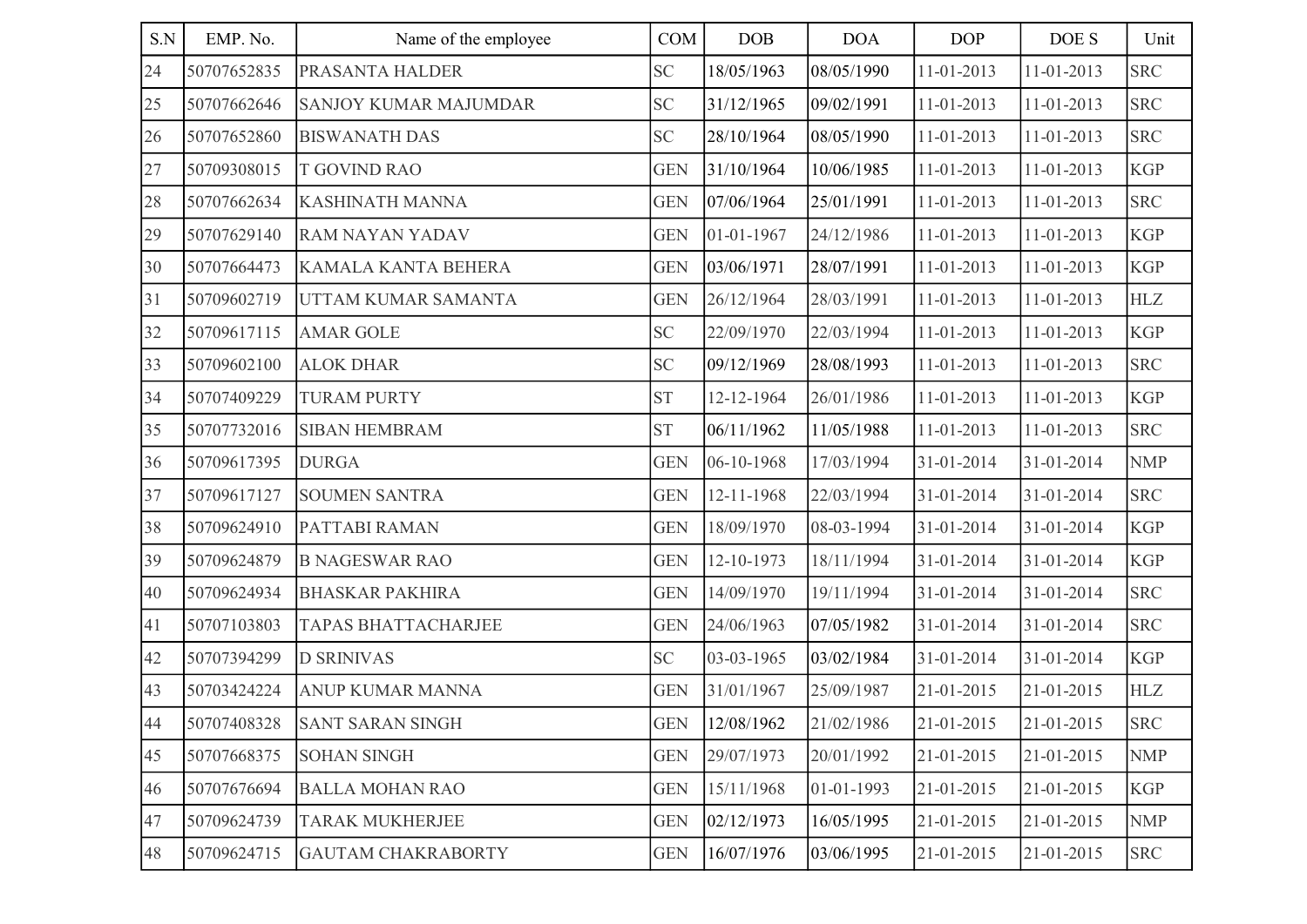| S.N | EMP. No.    | Name of the employee       | COM        | DOB        | <b>DOA</b> | <b>DOP</b> | DOE S      | Unit       |
|-----|-------------|----------------------------|------------|------------|------------|------------|------------|------------|
| 49  | 50709628393 | <b>S PARVATI</b>           | <b>GEN</b> | 23/12/1962 | 26/05/1995 | 21-01-2015 | 21-01-2015 | <b>KGP</b> |
| 50  | 50709642766 | <b>TARAK NATH DAS</b>      | <b>GEN</b> | 11/01/1963 | 27/12/1995 | 21-01-2015 | 21-01-2015 | <b>SRC</b> |
| 51  | 50709646619 | <b>MONORANJAN BERA</b>     | <b>GEN</b> | 28/11/1972 | 25/04/1996 | 21-01-2015 | 21-01-2015 | <b>SRC</b> |
| 52  | 50709643527 | <b>SAMIR KR BERA</b>       | <b>GEN</b> | 21/11/1970 | 26/09/1996 | 21-01-2015 | 21-01-2015 | <b>NMP</b> |
| 53  | 50709804353 | <b>DILIP KUMAR SAMANTA</b> | <b>GEN</b> | 15/01/1973 | 19/12/1996 | 21-01-2015 | 21-01-2015 | <b>SRC</b> |
| 54  | 50709645846 | <b>BIVAS KR DUTTA</b>      | <b>GEN</b> | 24/11/1965 | 19/12/1996 | 21-01-2015 | 21-01-2015 | <b>KGP</b> |
| 55  | 50709800141 | <b>ARUN PRAMANIK</b>       | <b>GEN</b> | 28/01/1978 | 19/11/1999 | 21-01-2015 | 21-01-2015 | <b>SRC</b> |
| 56  | 50707657146 | <b>SURAJIT DEY</b>         | <b>GEN</b> | 08/01/1969 | 24/02/1990 | 21-01-2015 | 21-01-2015 | <b>SRC</b> |
| 57  | 50707663547 | SHIB PRASAD MANDAL         | <b>SC</b>  | 11-08-1962 | 23/01/1991 | 21-01-2015 | 21-01-2015 | <b>NMP</b> |
| 58  | 50707666433 | <b>SWAPAN KUMAR BISWAS</b> | SC         | 11-04-1966 | 12-03-1991 | 21-01-2015 | 21-01-2015 | <b>HLZ</b> |
| 59  | 50707674673 | <b>GOLAK KUMAR MONTRI</b>  | SC         | 07-07-1968 | 05/11/1991 | 21-01-2015 | 21-01-2015 | <b>SRC</b> |
| 60  | 50707749375 | <b>SAMIR GHORAI</b>        | SC         | 19/03/1973 | 12/06/1992 | 21-01-2015 | 21-01-2015 | <b>SRC</b> |
| 61  | 50707666410 | RAMKRISHNA BERA            | <b>SC</b>  | 18/12/1970 | 27/03/1991 | 21-01-2015 | 21-01-2015 | <b>HLZ</b> |
| 62  | 50707103773 | UTTAM KUMAR ADAK           | <b>GEN</b> | 15/05/1963 | 25/10/1982 | 30-12-2015 | 30-12-2015 | <b>SHM</b> |
| 63  | 50707996561 | <b>SHAFI AHMAD</b>         | <b>GEN</b> | 01/06/1971 | 28/12/1996 | 30-12-2015 | 30-12-2015 | <b>NMP</b> |
| 64  | 50707739618 | <b>MALAY KUMAR DAS</b>     | <b>GEN</b> | 31/12/1963 | 09/06/1990 | 30-12-2015 | 31-12-2015 | <b>SRC</b> |
| 65  | 50707747147 | HEMANTA KUMAR PAUL         | <b>GEN</b> | 15/02/1965 | 27/06/1990 | 30-12-2015 | 31-12-2015 | <b>SRC</b> |
| 66  | 50707666196 | <b>GIRISH MOHANTA</b>      | <b>GEN</b> | 04/01/1970 | 26/09/1991 | 30-12-2015 | 31-12-2015 | <b>SRC</b> |
| 67  | 50707750500 | KALYAN KUMAR POLLEY        | <b>GEN</b> | 02/10/1968 | 05/06/1993 | 30-12-2015 | 31-12-2015 | <b>SRC</b> |
| 68  | 50707748929 | SUBIR KUMAR SAMANTA        | <b>GEN</b> | 06/02/1969 | 14/10/1992 | 30-12-2015 | 31-12-2015 | <b>SRC</b> |
| 69  | 50707660819 | Y BHASKAR RAO              | <b>GEN</b> | 01-12-1968 | 17/12/1990 | 30-12-2015 | 31-12-2015 | KGP        |
| 70  | 50709646620 | ARUN KR CHAKRABORTY        | <b>GEN</b> | 22/02/1979 | 25/10/1997 | 30-12-2015 | 31-12-2015 | <b>SRC</b> |
| 71  | 50709646632 | <b>SADASHIB DAS</b>        | <b>GEN</b> | 08/01/1968 | 25/10/1997 | 30-12-2015 | 31-12-2015 | <b>KGP</b> |
| 72  | 50709804365 | PRASANTA KR BHATTACHARYYA  | <b>GEN</b> | 08/03/1967 | 21/04/1998 | 30-12-2015 | 31-12-2015 | <b>SRC</b> |
| 73  | 50709807652 | <b>BIMLESH PREYADARSHI</b> | <b>OBC</b> | 08/01/1977 | 21/11/2000 | 30-12-2015 | 31-12-2015 | <b>SRC</b> |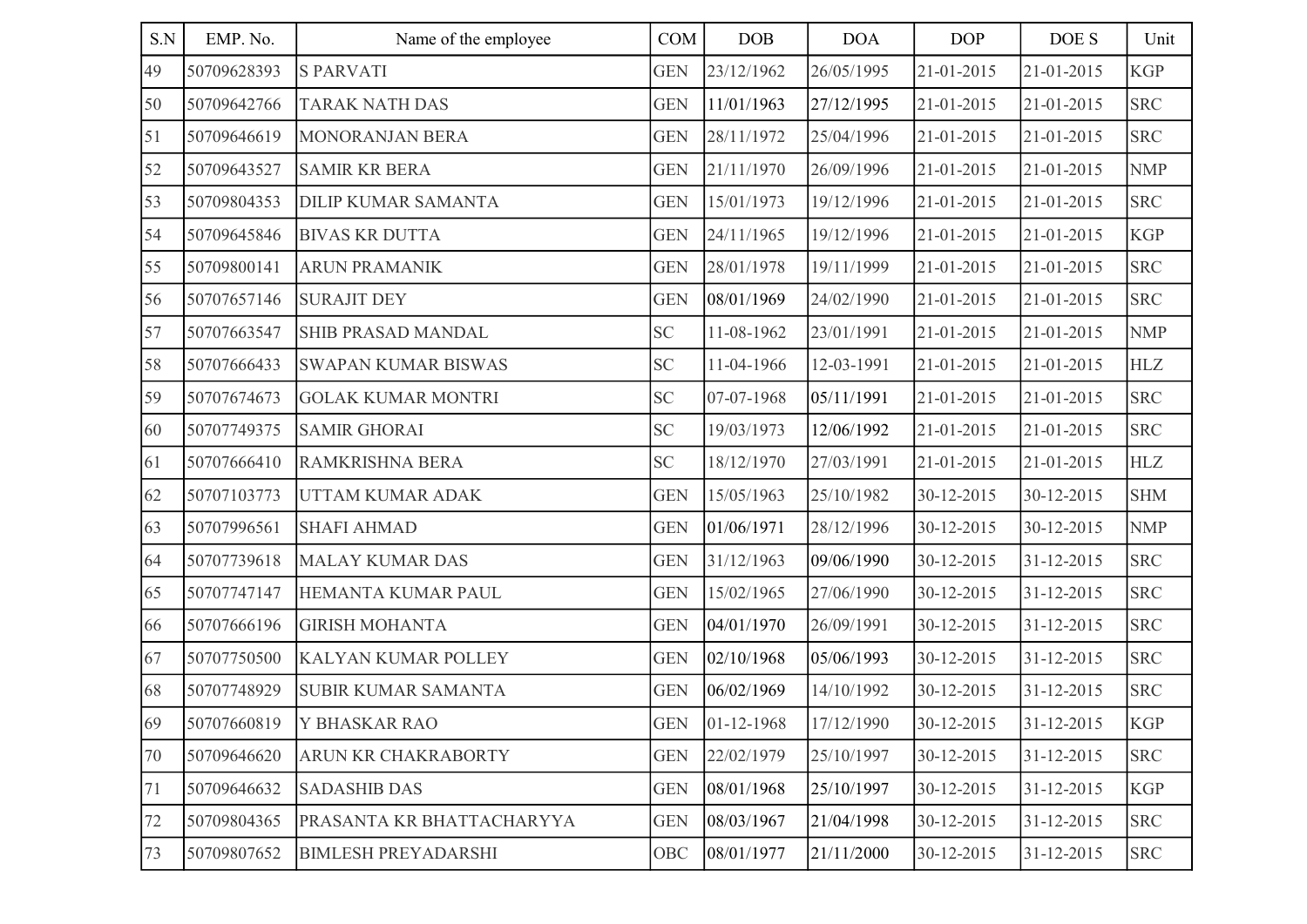| S.N | EMP. No.    | Name of the employee        | COM        | DOB        | <b>DOA</b> | <b>DOP</b> | DOE S      | Unit       |
|-----|-------------|-----------------------------|------------|------------|------------|------------|------------|------------|
| 74  | 50709809715 | RAJ KUMAR MAHATO            | <b>SC</b>  | 02-02-1976 | 11-10-1998 | 30-12-2015 | 31-12-2015 | <b>SRC</b> |
| 75  | 50707395437 | <b>NARASINGH NAYAK</b>      | <b>SC</b>  | 01-01-1966 | 13/06/1984 | 30-12-2015 | 31-12-2015 | <b>KGP</b> |
| 76  | 50711077053 | <b>SUSHIL KUMAR SHAW</b>    | <b>ST</b>  | 24/10/1962 | 07/05/1985 | 30-12-2015 | 30-12-2015 | <b>SHM</b> |
| 77  | 50707662488 | <b>JAI SHANKER SINGH</b>    | <b>GEN</b> | 15-07-1970 | 21-12-1990 | 01-09-2016 | 01-09-2016 | <b>SRC</b> |
| 78  | 50709619215 | <b>TAPAS KUMAR SAREN</b>    | <b>ST</b>  | 20-05-1977 | 25-10-1996 | 01-09-2016 | 01-09-2016 | <b>SRC</b> |
| 79  | 50707390130 | <b>TAPAS KUMAR DARI</b>     | <b>GEN</b> | 10-04-1964 | 25-08-1983 | 01-09-2016 | 01-09-2016 | <b>SRC</b> |
| 80  | 50707662208 | <b>SRI RAJU PRASAD</b>      | <b>GEN</b> | 10-01-1971 | 23-03-1991 | 01-09-2016 | 01-09-2016 | <b>SRC</b> |
| 81  | 50707666445 | <b>SUKUMAR DINDA</b>        | <b>GEN</b> | 10-01-1971 | 23-03-1991 | 01-09-2016 | 01-09-2016 | <b>HLZ</b> |
| 82  | 50707666469 | <b>MONOJ KR SHEE</b>        | <b>GEN</b> | 01-01-1972 | 23-03-1991 | 01-09-2016 | 01-09-2016 | <b>KGP</b> |
| 83  | 50707664874 | R SIMHADRI RAO              | <b>GEN</b> | 20-06-1972 | 23-03-1991 | 01-09-2016 | 01-09-2016 | <b>SRC</b> |
| 84  | 50709809727 | RAHIT KUMAR JANA            | <b>GEN</b> | 31-01-1977 | 10-11-1998 | 01-09-2016 | 01-09-2016 | <b>SRC</b> |
| 85  | 50709809739 | <b>SANJIB BHATTACHARYYA</b> | <b>GEN</b> | 23-01-1979 | 14-11-1998 | 01-09-2016 | 01-09-2016 | <b>SRC</b> |
| 86  | 50709809740 | <b>ARUP KUMAR SINGHA</b>    | <b>GEN</b> | 01/01/1974 | 15/12/1998 | 01-09-2016 | 01-09-2016 | <b>SRC</b> |
| 87  | 50709809776 | <b>ARUN KUMAR PAL</b>       | <b>GEN</b> | 14-01-1962 | 03-07-2001 | 01-09-2016 | 01-09-2016 | <b>SRC</b> |
| 88  | 50709809790 | <b>KLB SRINIVAS</b>         | OBC        | 12-10-1976 | 17-03-1999 | 01-09-2016 | 01-09-2016 | <b>KGP</b> |
| 89  | 50709814220 | <b>K RAJAMANI</b>           | <b>GEN</b> | 18-08-1963 | 19-11-1999 | 01-09-2016 | 01-09-2016 | <b>KGP</b> |
| 90  | 50709812957 | <b>BISWAJIT RAUL</b>        | <b>GEN</b> | 31-12-1968 | 19-11-1999 | 01-09-2016 | 01-09-2016 | <b>NMP</b> |
| 91  | 50709812982 | <b>CHANDAN PAUL</b>         | <b>GEN</b> | 16-09-1972 | 19-11-1999 | 01-09-2016 | 01-09-2016 | <b>SRC</b> |
| 92  | 50709813007 | <b>GOBINDA KR MITRA</b>     | <b>GEN</b> | 20-10-1972 | 19-11-1999 | 01-09-2016 | 01-09-2016 | <b>NMP</b> |
| 93  | 50707394044 | <b>D SIVAKUMAR</b>          | <b>GEN</b> | 20-06-1962 | 14-09-1982 | 01-09-2016 | 01-09-2016 | <b>KGP</b> |
| 94  | 50709813792 | <b>ASHOK NAYAK</b>          | <b>GEN</b> | 22-01-1969 | 16-12-1999 | 01-09-2016 | 01-09-2016 | <b>SRC</b> |
| 95  | 50709813767 | <b>TARUN DUA</b>            | <b>GEN</b> | 13-04-1966 | 16-12-1999 | 01-09-2016 | 01-09-2016 | <b>NMP</b> |
| 96  | 50709813780 | DIBYENDU BANDYOPADHYAY      | <b>GEN</b> | 28-11-1970 | 16-12-1999 | 01-09-2016 | 01-09-2016 | <b>SRC</b> |
| 97  | 50709813743 | PRABIR KUMAR BHATTACHARJEE  | <b>GEN</b> | 12-12-1971 | 16-12-1999 | 01-09-2016 | 01-09-2016 | <b>SRC</b> |
| 98  | 50709813755 | <b>VNK PATNAIK</b>          | <b>GEN</b> | 22-08-1980 | 16-12-1999 | 01-09-2016 | 01-09-2016 | <b>NMP</b> |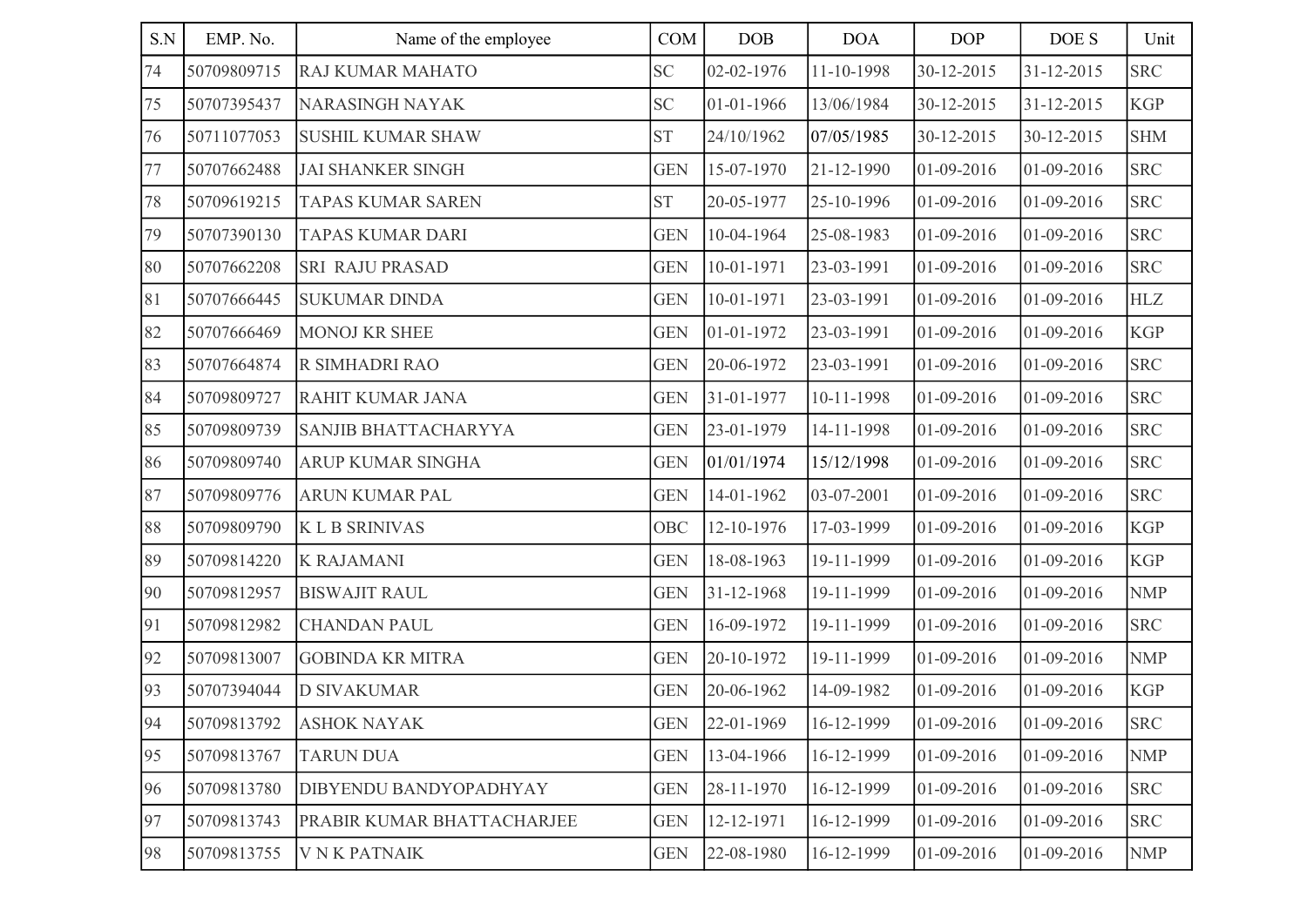| S.N | EMP. No.    | Name of the employee     | COM        | DOB              | <b>DOA</b> | <b>DOP</b> | DOE S      | Unit       |
|-----|-------------|--------------------------|------------|------------------|------------|------------|------------|------------|
| 99  | 50709813779 | <b>DEBJIT JHA</b>        | <b>GEN</b> | 19-03-1973       | 16-12-1999 | 01-09-2016 | 01-09-2016 | <b>NMP</b> |
| 100 | 50709812969 | <b>ANIRBAN CHANDA</b>    | <b>GEN</b> | $02 - 01 - 1978$ | 06-01-2000 | 01-09-2016 | 01-09-2016 | <b>NMP</b> |
| 101 | 50709612804 | RANAJIT KISHOR MISHRA    | <b>GEN</b> | 01-01-1964       | 13-05-1995 | 01-09-2016 | 01-09-2016 | <b>NMP</b> |
| 102 | 50709617565 | <b>ODDINA JOGA RAO</b>   | <b>GEN</b> | 15-03-1977       | 17-07-1996 | 01-09-2016 | 01-09-2016 | <b>SHM</b> |
| 103 | 50709617632 | <b>ANIL KR JANA</b>      | <b>GEN</b> | 26-10-1970       | 22-08-1996 | 01-09-2016 | 01-09-2016 | <b>SRC</b> |
| 104 | 50709625112 | ANIMESH BHATTACHARAYYA   | <b>GEN</b> | 20-10-1963       | 25-02-1997 | 01-09-2016 | 01-09-2016 | <b>SRC</b> |
| 105 | 50707400986 | PRAMOD KR NAYAK          | <b>SC</b>  | 16-02-1962       | 26-03-1982 | 01-09-2016 | 01-09-2016 | <b>SRC</b> |
| 106 | 50709813548 | <b>G NAGESHWAR RAO</b>   | <b>SC</b>  | 03-09-1969       | 18-11-2000 | 01-09-2016 | 01-09-2016 | <b>NMP</b> |
| 107 | 50709814188 | PRAHLAD NASKAR           | <b>SC</b>  | 06-02-1980       | 23-06-2000 | 01-09-2016 | 01-09-2016 | <b>SRC</b> |
| 108 | 50709635300 | RABINDRA NATH SINGH      | <b>ST</b>  | 26-03-1974       | 07-11-1998 | 01-09-2016 | 01-09-2016 | <b>NMP</b> |
| 109 | 50709635373 | <b>NIRMAL KUMAR</b>      | <b>ST</b>  | 06-08-1965       | 18-11-1998 | 01-09-2016 | 01-09-2016 | <b>SRC</b> |
| 110 | 50709635105 | MOHAN JAYANAND PANDHARE  | <b>ST</b>  | 02-11-1974       | 21-11-1998 | 01-09-2016 | 01-09-2016 | <b>NMP</b> |
| 111 | 50709646346 | <b>TAPAN KUMAR SINGH</b> | <b>ST</b>  | 05-08-1969       | 23-03-2000 | 01-09-2016 | 01-09-2016 | <b>NMP</b> |
| 112 | 50709646383 | <b>BHIMA MAJHI</b>       | <b>ST</b>  | 06-07-1978       | 23-03-2000 | 01-09-2016 | 01-09-2016 | <b>KGP</b> |
| 113 | 50709649499 | PITAMBAR BESRA           | <b>ST</b>  | 11-11-1981       | 07-09-2000 | 01-09-2016 | 01-09-2016 | <b>SRC</b> |
| 114 | 50709644374 | <b>NATABAR SINGH</b>     | <b>ST</b>  | 01-06-1965       | 18-03-1999 | 01-09-2016 | 01-09-2016 | <b>KGP</b> |
| 115 | 50709645226 | <b>SUDARSHAN NAIK</b>    | <b>ST</b>  | 20-01-1963       | 26-03-1999 | 01-09-2016 | 01-09-2016 | <b>SRC</b> |
| 116 | 50709645240 | <b>SANATAN SINGH</b>     | <b>ST</b>  | 02-11-1971       | 26-03-1999 | 01-09-2016 | 01-09-2016 | <b>SRC</b> |
| 117 | 50709612816 | <b>SALKU MARANDI</b>     | <b>ST</b>  | 18-07-1975       | 19-05-1995 | 01-09-2016 | 01-09-2016 | <b>HLZ</b> |
| 118 | 50709807615 | <b>KUNAR KISKU</b>       | <b>ST</b>  | 27-01-1972       | 09-08-2001 | 01-09-2016 | 01-09-2016 | <b>NMP</b> |
| 119 | 50709625264 | <b>KAUSIK BANERJEE</b>   | <b>GEN</b> | 11-01-1974       | 25-02-1997 | 01-09-2016 | 01-09-2016 | <b>SRC</b> |
| 120 | 50709624960 | <b>SOUMYA CHOWDHURY</b>  | <b>GEN</b> | 15-12-1970       | 21-11-1996 | 01-09-2016 | 01-09-2016 | <b>SRC</b> |
| 121 | 50709623668 | <b>ALOKE KUMAR MITRA</b> | <b>GEN</b> | 12-01-1969       | 05-02-1997 | 01-09-2016 | 01-09-2016 | <b>SRC</b> |
| 122 | 50705826603 | <b>PULAK SAHA</b>        | <b>GEN</b> | 27-11-1963       | 18-08-1988 | 01-09-2016 | 01-09-2016 | <b>SHM</b> |
| 123 | 50709627200 | PRITHWIS SINHA           | <b>GEN</b> | 07-02-1964       | 12-02-1997 | 01-09-2016 | 01-09-2016 | <b>SRC</b> |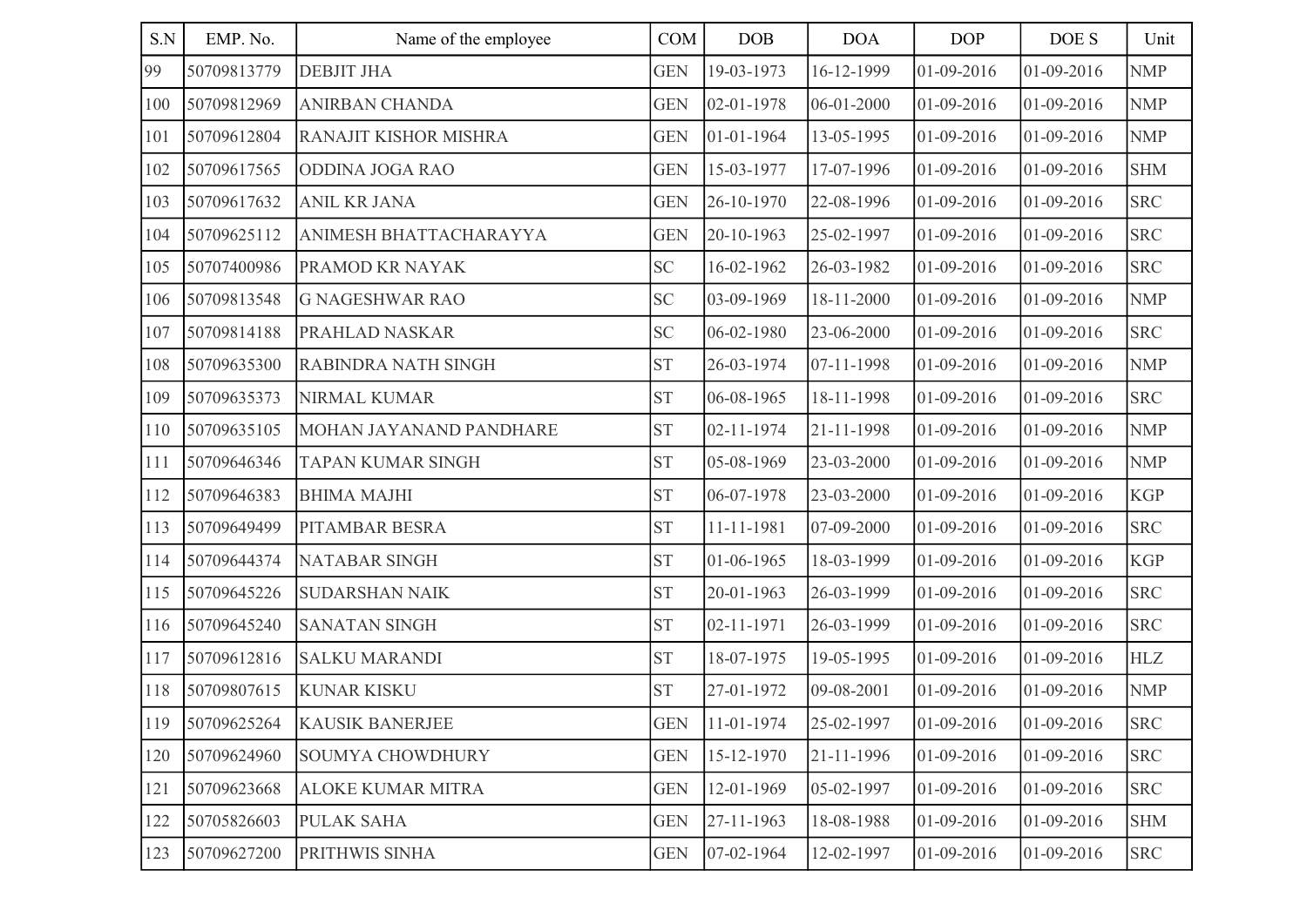| S.N | EMP. No.    | Name of the employee           | COM        | DOB              | <b>DOA</b> | <b>DOP</b> | DOE S      | Unit       |
|-----|-------------|--------------------------------|------------|------------------|------------|------------|------------|------------|
| 124 | 50709625513 | <b>DIPAK DAS</b>               | <b>GEN</b> | 08-06-1967       | 22-11-1995 | 01-09-2016 | 01-09-2016 | <b>SRC</b> |
| 125 | 50707900594 | <b>SOUMEN DEY</b>              | <b>GEN</b> | 26/07/1975       | 06/07/2001 | 01-09-2016 | 01-09-2016 | <b>SRC</b> |
| 126 | 50709625770 | <b>ADHIR SINHA</b>             | <b>GEN</b> | 06-08-1968       | 19-08-1997 | 01-09-2016 | 01-09-2016 | <b>NMP</b> |
| 127 | 50709625732 | <b>MANAB DEY</b>               | <b>GEN</b> | 12-04-1973       | 19-08-1997 | 01-09-2016 | 01-09-2016 | <b>NMP</b> |
| 128 | 50709627893 | <b>CHANDAN PRAMANIK</b>        | <b>GEN</b> | 05-08-1975       | 10-09-1997 | 01-09-2016 | 01-09-2016 | <b>KGP</b> |
| 129 | 50707393763 | <b>KANNA BABU</b>              | <b>GEN</b> | 12-07-1965       | 13-01-1984 | 01-09-2016 | 01-09-2016 | <b>NMP</b> |
| 130 | 50707395073 | <b>BNDAS</b>                   | <b>GEN</b> | 21-01-1962       | 11-08-1980 | 01-09-2016 | 01-09-2016 | <b>SRC</b> |
| 131 | 50709813500 | <b>SMT BUBUN SARDAR</b>        | <b>GEN</b> | 17-09-1977       | 11-07-2000 | 01-09-2016 | 01-09-2016 | <b>SRC</b> |
| 132 | 50709813494 | <b>MD SAJID QUAMAR</b>         | <b>GEN</b> | 02-08-1978       | 07-04-2002 | 01-09-2016 | 01-09-2016 | <b>SHM</b> |
| 133 | 50709814190 | <b>SUTANU PAL</b>              | <b>GEN</b> | 29-10-1980       | 23-06-2000 | 01-09-2016 | 01-09-2016 | <b>SRC</b> |
| 134 | 50709813524 | <b>B SATISH KUMAR</b>          | <b>GEN</b> | 27-01-1979       | 18-11-2000 | 01-09-2016 | 01-09-2016 | <b>NMP</b> |
| 135 | 50709813550 | <b>SANJOY MAJHI</b>            | <b>GEN</b> | 01-09-1970       | 18-11-2000 | 01-09-2016 | 01-09-2016 | <b>SRC</b> |
| 136 | 50709816380 | <b>LALAN KUMAR</b>             | <b>GEN</b> | 25-09-1975       | 21-11-2000 | 01-09-2016 | 01-09-2016 | <b>SRC</b> |
| 137 | 50709816434 | <b>SABUJ BISWAS</b>            | SC         | 06-03-1979       | 21-11-2000 | 01-09-2016 | 01-09-2016 | <b>SRC</b> |
| 138 | 50709816367 | <b>AMAR PRASAD</b>             | <b>SC</b>  | 02-12-1972       | 21-11-2000 | 01-09-2016 | 01-09-2016 | <b>SRC</b> |
| 139 | 50709813573 | D LAXMI NARAYAN RAO            | <b>OBC</b> | 27-03-1980       | 16-01-2001 | 01-09-2016 | 01-09-2016 | <b>HLZ</b> |
| 140 | 50709813561 | <b>SUDIP KR SARKAR</b>         | <b>SC</b>  | 10-10-1982       | 09-01-2001 | 01-09-2016 | 01-09-2016 | <b>SRC</b> |
| 141 | 50709814218 | <b>G SRIDHAR</b>               | <b>SC</b>  | 26-02-1979       | 21-06-2001 | 01-09-2016 | 01-09-2016 | <b>NMP</b> |
| 142 | 50709814206 | <b>NABENDU HALDAR</b>          | <b>SC</b>  | 10-02-1977       | 23-07-2001 | 01-09-2016 | 01-09-2016 | <b>SRC</b> |
| 143 | 50709814164 | <b>SUDIP MODAK</b>             | <b>OBC</b> | 28-06-1979       | 11-09-2001 | 01-09-2016 | 01-09-2016 | <b>NMP</b> |
| 144 | 50714100097 | <b>PRATIM HALDER</b>           | <b>GEN</b> | $02 - 01 - 1974$ | 08-03-2004 | 01-09-2016 | 01-09-2016 | <b>SRC</b> |
| 145 | 50714100114 | <b>SHYAMAL DAS</b>             | <b>GEN</b> | 25-11-1978       | 17-03-2004 | 01-09-2016 | 01-09-2016 | <b>SRC</b> |
| 146 | 50714100093 | <b>GANGADHARA RAO KROVVIDI</b> | <b>GEN</b> | 13-08-1975       | 05-03-2004 | 01-09-2016 | 01-09-2016 | <b>SRC</b> |
| 147 | 50709816410 | PARITOSH MALAKAR               | <b>GEN</b> | 07-02-1970       | 19-01-2002 | 01-09-2016 | 01-09-2016 | <b>SRC</b> |
| 148 | 50707652847 | <b>KANAI LAL MONDAL</b>        | <b>SC</b>  | 21-02-1963       | 08-05-1990 | 01-09-2016 | 01-09-2016 | <b>SRC</b> |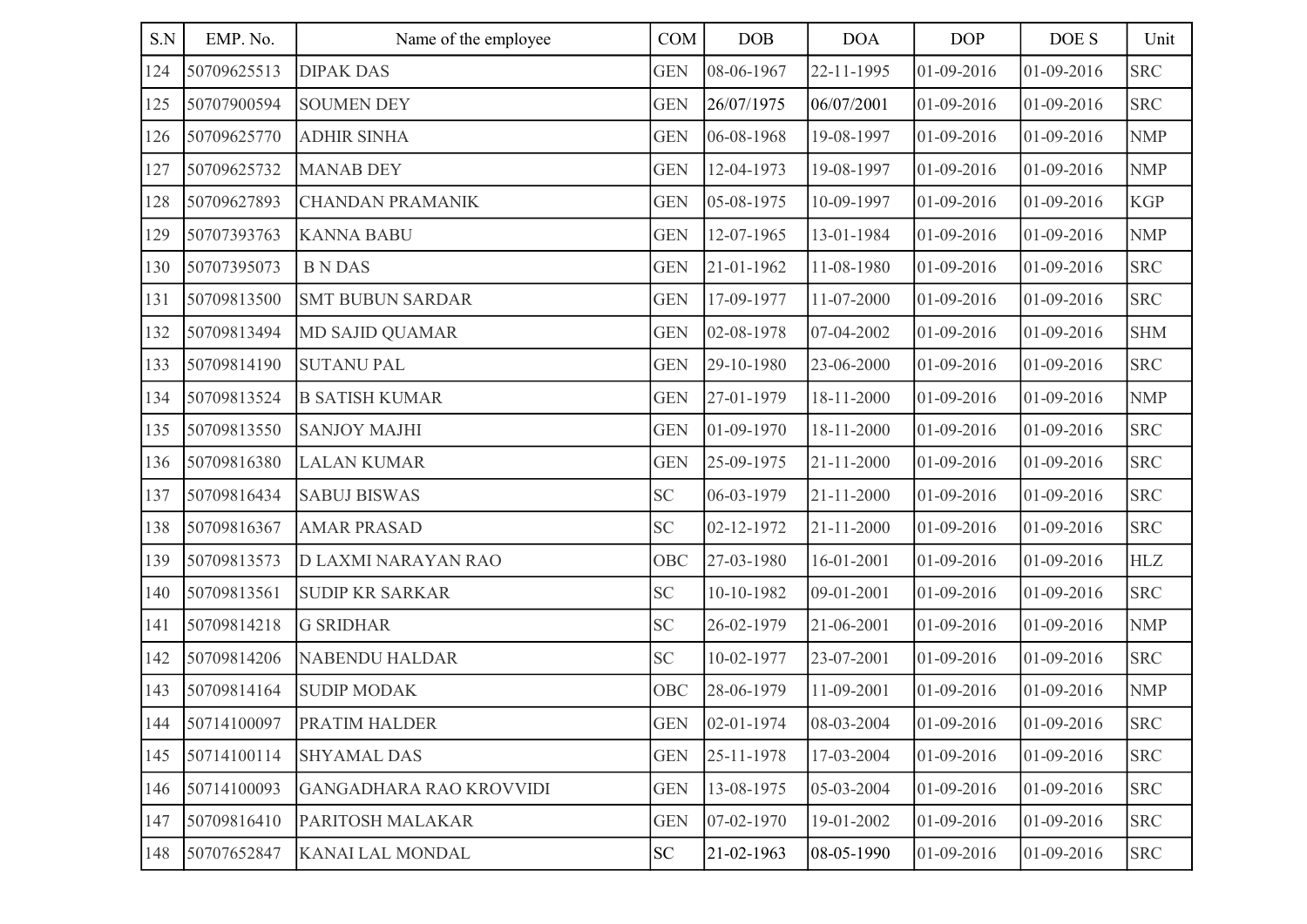| S.N | EMP. No.    | Name of the employee       | COM        | <b>DOB</b> | <b>DOA</b> | <b>DOP</b> | DOE S      | Unit       |
|-----|-------------|----------------------------|------------|------------|------------|------------|------------|------------|
| 149 | 50707651739 | <b>SUBRATA BISWAS</b>      | <b>SC</b>  | 07-04-1965 | 08-05-1990 | 01-09-2016 | 01-09-2016 | <b>SRC</b> |
| 150 | 50707644127 | <b>SANTOSH HANSU</b>       | <b>SC</b>  | 14-06-1967 | 17-12-1989 | 01-09-2016 | 01-09-2016 | <b>KGP</b> |
| 151 | 50707640250 | <b>RAJENDRA PRASAD</b>     | <b>SC</b>  | 15-07-1970 | 02-11-1989 | 01-09-2016 | 01-09-2016 | <b>SHM</b> |
| 152 | 50707834020 | <b>MANU MANDI</b>          | <b>ST</b>  | 25-01-1969 | 23-09-1991 |            | 04-05-2017 | <b>SRC</b> |
| 153 | 50707832874 | <b>DILIP LAL</b>           | UR         | 03-02-1967 | 16-04-1990 |            | 04-05-2017 | <b>SRC</b> |
| 154 | 50707408316 | <b>GANENDRA DAS</b>        | <b>GEN</b> | 01-03-1965 | 16-07-1985 | 30-04-2018 | 30-04-2018 | <b>SHM</b> |
| 155 | 50707409205 | <b>SWAPAN KUMAR BHAKTA</b> | <b>GEN</b> | 28-05-1966 | 25-02-1986 | 30-04-2018 | 30-04-2018 | <b>NMP</b> |
| 156 | 50707743907 | <b>BINOD KR SINGH</b>      | <b>GEN</b> | 05-10-1966 | 07-10-1987 | 30-04-2018 | 30-04-2018 | <b>SRC</b> |
| 157 | 50707205235 | PERWEZ AKHTAR              | <b>GEN</b> | 17-10-1966 | 02-03-1988 | 30-04-2018 | 30-04-2018 | <b>SRC</b> |
| 158 | 50707407932 | SRIDAM CHANDRA MONDAL      | <b>GEN</b> | 03-09-1965 | 10-02-1986 | 30-04-2018 | 30-04-2018 | <b>SRC</b> |
| 159 | 50709637928 | RABINDRA NATH MANDI        | <b>ST</b>  | 27-02-1967 | 21-11-1998 | 30-04-2018 | 30-04-2018 | <b>KGP</b> |
| 160 | 50709807627 | <b>SANJEEB KU HEMBRAM</b>  | <b>ST</b>  | 24-06-1974 | 09-08-2001 | 30-04-2018 | 30-04-2018 | <b>NMP</b> |
| 161 | 50707749557 | <b>TAPASH CHAKRABORTY</b>  | <b>GEN</b> | 04-03-1965 | 08-05-1993 | 30-04-2018 | 30-04-2018 | <b>SRC</b> |
| 162 | 50707103827 | SOUMITRA GUHA THAKURTA     | <b>GEN</b> | 24-03-1962 | 09-11-1982 | 30-04-2018 | 30-04-2018 | <b>SRC</b> |
| 163 | 50707254570 | <b>BHAGABAT BEHERA</b>     | <b>GEN</b> | 15-01-1962 | 02-05-1981 | 30-04-2018 | 30-04-2018 | <b>KGP</b> |
| 164 | 50707109880 | <b>LALIT KUMAR YADAV</b>   | <b>GEN</b> | 21-01-1964 | 12-11-1982 | 30-04-2018 | 30-04-2018 | <b>NMP</b> |
| 165 | 50707630967 | <b>RAJA RAM DUBEY</b>      | <b>GEN</b> | 05-05-1968 | 19-12-1987 | 30-04-2018 | 30-04-2018 | <b>SRC</b> |
| 166 | 50707640067 | <b>ABDUL SATTAR ANSARI</b> | <b>GEN</b> | 10-05-1969 | 20-08-1989 | 30-04-2018 | 30-04-2018 | <b>SRC</b> |
| 167 | 50707640092 | <b>PRADIP DAS</b>          | <b>GEN</b> | 15-09-1962 | 24-10-1989 | 30-04-2018 | 30-04-2018 | <b>SRC</b> |
| 168 | 50702273792 | <b>SK RAJEK ALI</b>        | <b>GEN</b> | 20-01-1970 | 06-03-1990 | 30-04-2018 | 30-04-2018 | <b>SRC</b> |
| 169 | 50707653487 | <b>JOY KUMAR HALDER</b>    | <b>GEN</b> | 22-10-1964 | 11-05-1990 | 30-04-2018 | 30-04-2018 | <b>SRC</b> |
| 170 | 50707662828 | <b>SUDARSON MAHAPATRA</b>  | <b>GEN</b> | 05-12-1969 | 05-04-1991 | 30-04-2018 | 30-04-2018 | <b>SRC</b> |
| 171 | 50707663705 | <b>TAPAN ADAK</b>          | <b>GEN</b> | 02-01-1969 | 19-04-1991 | 30-04-2018 | 30-04-2018 | <b>SRC</b> |
| 172 | 50707664035 | <b>KABITA MAITY</b>        | <b>GEN</b> | 06-03-1966 | 10-08-1991 | 30-04-2018 | 30-04-2018 | <b>SRC</b> |
| 173 | 50707400962 | <b>SHYAM</b>               | <b>GEN</b> | 04-07-1962 | 11-10-1983 | 30-04-2018 | 30-04-2018 | <b>KGP</b> |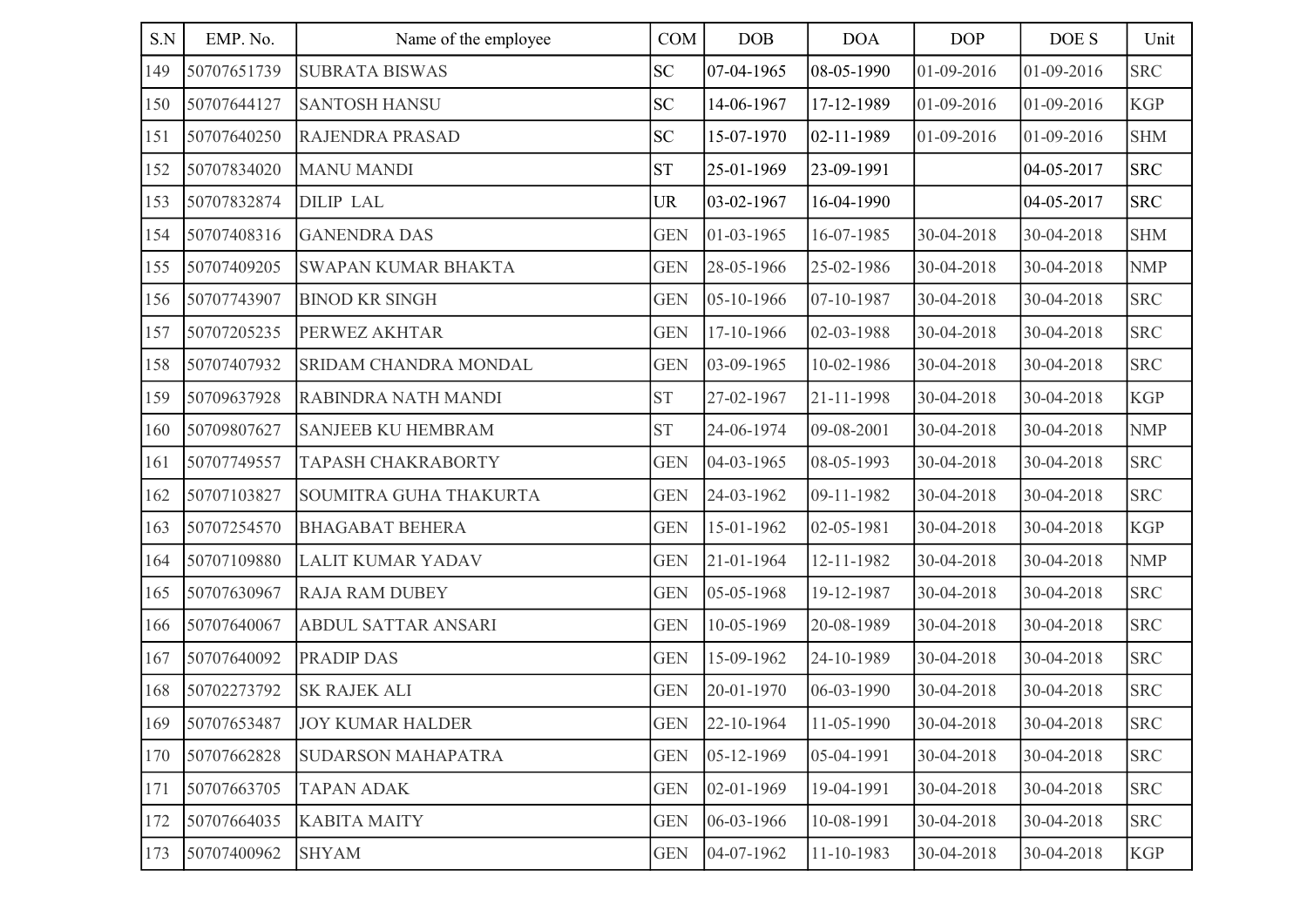| S.N | EMP. No.    | Name of the employee     | COM        | DOB          | <b>DOA</b> | <b>DOP</b> | DOE S      | Unit       |
|-----|-------------|--------------------------|------------|--------------|------------|------------|------------|------------|
| 174 | 50707651272 | <b>SANJAY NAIK</b>       | <b>SC</b>  | 12-01-1970   | 30-03-1990 | 30-04-2018 | 30-04-2018 | <b>KGP</b> |
| 175 | 50707640055 | <b>SK SHAHABUDDIN</b>    | <b>GEN</b> | 05-05-1970   | 19-08-1989 | 30-04-2018 | 30-04-2018 | <b>SRC</b> |
| 176 | 50707670217 | <b>KUMARI SABITA</b>     | <b>GEN</b> | 29-11-1969   | 01-04-1992 | 30-04-2018 | 30-04-2018 | <b>SRC</b> |
| 177 | 50707670205 | <b>BIJOY CHINNA</b>      | <b>GEN</b> | 18-02-1964   | 02-04-1992 | 30-04-2018 | 30-04-2018 | <b>SRC</b> |
| 178 | 50709600280 | <b>SHARADA DAS</b>       | <b>SC</b>  | 01-01-1968   | 05-03-1993 | 30-04-2018 | 30-04-2018 | <b>SRC</b> |
| 179 | 50709634964 | <b>S SRINIVAS RAO</b>    | <b>SC</b>  | 10-10-1973   | 27-10-1998 | 30-04-2018 | 30-04-2018 | <b>KGP</b> |
| 180 | 50709637825 | S DURGA PRASAD RAO       | <b>SC</b>  | 13-10-1975   | 03-11-1998 | 30-04-2018 | 30-04-2018 | <b>KGP</b> |
| 181 | 50709607705 | N NAGAMANI               | <b>GEN</b> | 01-07-1962   | 09-03-1994 | 30-04-2018 | 30-04-2018 | <b>SRC</b> |
| 182 | 50709609003 | <b>MAHESH RAM</b>        | <b>SC</b>  | 25-12-1975   | 18-07-1994 | 30-04-2018 | 30-04-2018 | <b>SRC</b> |
| 183 | 50709607699 | <b>KUMARI NAGARATNAM</b> | <b>GEN</b> | 05-02-1972   | 28-03-1994 | 30-04-2018 | 30-04-2018 | <b>SRC</b> |
| 184 | 50709612841 | <b>BABLU MAZUMDAR</b>    | <b>SC</b>  | 01-01-1969   | 05-07-1995 | 30-04-2018 | 30-04-2018 | <b>NMP</b> |
| 185 | 50709612853 | <b>HARIRAM YADAV</b>     | <b>GEN</b> | 01-01-1966   | 15-07-1995 | 30-04-2018 | 30-04-2018 | <b>HLZ</b> |
| 186 | 50707631443 | <b>KUPPILI GOPAL</b>     | <b>GEN</b> | 21-08-1966   | 25-09-1987 | 30-04-2018 | 30-04-2018 | <b>NMP</b> |
| 187 | 50707641450 | <b>TARUN</b>             | <b>GEN</b> | 29-03-1968   | 19-11-1987 | 30-04-2018 | 30-04-2018 | <b>NMP</b> |
| 188 | 50707653505 | <b>B KAMALAKAR</b>       | <b>GEN</b> | 27-11-1969   | 23-02-1988 | 30-04-2018 | 30-04-2018 | <b>NMP</b> |
| 189 | 50707651510 | <b>J VIJAY KUMAR</b>     | <b>GEN</b> | 02-04-1970   | 11-09-1988 | 30-04-2018 | 30-04-2018 | <b>NMP</b> |
| 190 | 50707641503 | MEGARAM DILLI RAO        | <b>GEN</b> | 25-06-1962   | 31-05-1989 | 30-04-2018 | 30-04-2018 | <b>NMP</b> |
| 191 | 50707638474 | PANTULU MEENA RAO        | <b>GEN</b> | 11-02-1963   | 31-05-1989 | 30-04-2018 | 30-04-2018 | <b>KGP</b> |
| 192 | 50707641485 | MUNUKOTI VENUGOPALA RAO  | <b>GEN</b> | 11-01-1964   | 03-06-1989 | 30-04-2018 | 30-04-2018 | <b>NMP</b> |
| 193 | 50707660054 | <b>BIVA RANI MAITY</b>   | <b>GEN</b> | 31-12-1966   | 24-11-1990 | 30-04-2018 | 30-04-2018 | <b>SRC</b> |
| 194 | 50707668387 | <b>RANAJIT SINGH</b>     | <b>GEN</b> | $01-09-1970$ | 23-03-1991 | 30-04-2018 | 30-04-2018 | <b>NMP</b> |
| 195 | 50709637849 | ANIL KR PANSERIA         | <b>SC</b>  | 23-11-1966   | 07-11-1998 | 30-04-2018 | 30-04-2018 | <b>KGP</b> |
| 196 | 50709637862 | <b>SUMANTA DAS</b>       | <b>SC</b>  | 29-10-1977   | 07-11-1998 | 30-04-2018 | 30-04-2018 | <b>KGP</b> |
| 197 | 50709637874 | <b>NAGRAJ NAG</b>        | <b>SC</b>  | 15-07-1968   | 09-11-1998 | 30-04-2018 | 30-04-2018 | <b>KGP</b> |
| 198 | 50709637916 | <b>ANIL ARJEE</b>        | <b>SC</b>  | 11-03-1971   | 17-11-1998 | 30-04-2018 | 30-04-2018 | <b>KGP</b> |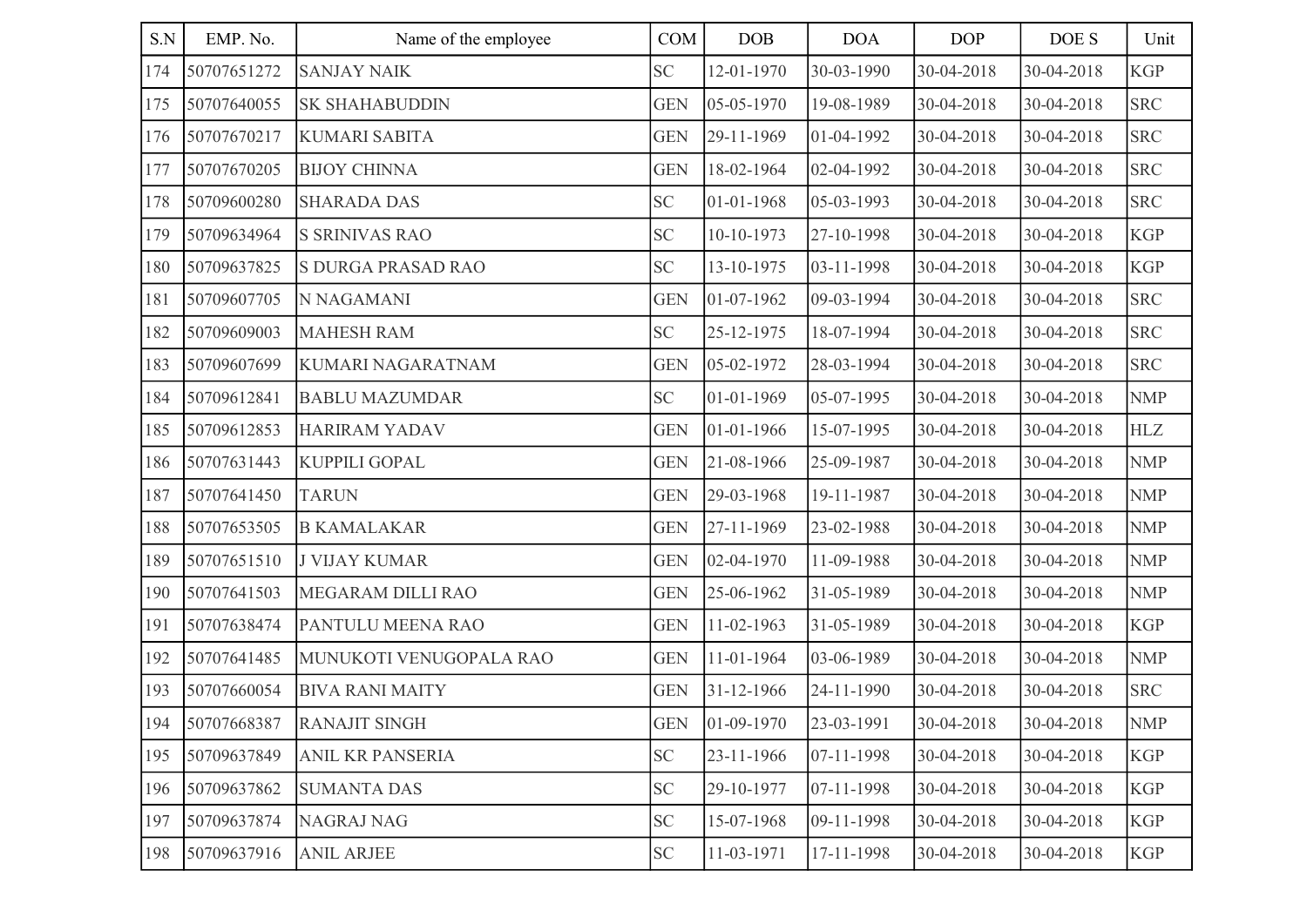| S.N | EMP. No.    | Name of the employee          | COM        | DOB        | <b>DOA</b>     | <b>DOP</b> | DOE S      | Unit       |
|-----|-------------|-------------------------------|------------|------------|----------------|------------|------------|------------|
| 199 | 50709635178 | <b>RANJIT KUMAR SARWARY</b>   | <b>SC</b>  | 05-01-1965 | 06-11-1998     | 30-04-2018 | 30-04-2018 | <b>KGP</b> |
| 200 | 50707631431 | <b>HANSRAJ</b>                | <b>GEN</b> | 03-02-1962 | 18-12-1987     | 30-04-2018 | 30-04-2018 | <b>NMP</b> |
| 201 | 50714101050 | RABINDRA KUMAR BARIK          | <b>GEN</b> | 11-05-1978 | 12-08-2005     | 30-04-2018 | 30-04-2018 | <b>KGP</b> |
| 202 | 50714101051 | RAJ KUMAR CHATTERJEE          | <b>GEN</b> | 17-05-1979 | 12-08-2005     | 30-04-2018 | 30-04-2018 | <b>NMP</b> |
| 203 | 50709615600 | <b>SWAPAN PANJA</b>           | <b>GEN</b> | 07-10-1963 | 28-10-1995     | 30-04-2018 | 30-04-2018 | <b>SRC</b> |
| 204 | 50707640675 | <b>SAMAR KUMAR MONDAL</b>     | SC         | 06-02-1968 | 08-12-1989     | 30-04-2018 | 30-04-2018 | <b>SHM</b> |
| 205 | 50707770133 | <b>S RAMA PRASAD</b>          | <b>GEN</b> | 01-04-1968 | 02-12-1986     | 30-04-2018 | 30-04-2018 | <b>SRC</b> |
| 206 | 50714101943 | <b>RAJESH KUMAR SAHOO</b>     | OBC        | 09-06-1975 | 28-04-2006     | 30-04-2018 | 30-04-2018 | <b>NMP</b> |
| 207 | 50709675280 | <b>SOMNATH GHOSH</b>          | <b>GEN</b> | 03-02-1975 | 18-08-1999     | 30-04-2018 | 30-04-2018 | <b>SRC</b> |
| 208 | 50709619240 | KUNA SRINIVASA RAO            | <b>GEN</b> | 01-01-1978 | 10-12-1996     | 30-04-2018 | 30-04-2018 | <b>SRC</b> |
| 209 | 50709630430 | <b>AMALENDU DAS</b>           | <b>SC</b>  | 12-11-1969 | 29-05-1998     | 30-04-2018 | 30-04-2018 | <b>SRC</b> |
| 210 | 50709635725 | <b>GORLE LAKSHMAN RAO</b>     | OBC        | 31-12-1962 | 26-11-1998     | 30-04-2018 | 30-04-2018 | <b>NMP</b> |
| 211 | 50709617978 | <b>SWAPAN KR ATTA</b>         | <b>GEN</b> | 16-03-1971 | 05-08-1996     | 30-04-2018 | 30-04-2018 | <b>KGP</b> |
| 212 | 50709620291 | PRASANNA KUMAR PATRA          | <b>GEN</b> | 23-07-1976 | 18-01-1997     | 30-04-2018 | 30-04-2018 | <b>NMP</b> |
| 213 | 50709563593 | <b>JOY KUMAR DEY</b>          | <b>GEN</b> | 08-01-1973 | 17-05-1997     | 30-04-2018 | 30-04-2018 | <b>SRC</b> |
| 214 | 50709625720 | <b>BISWAJIT BHATTACHARJEE</b> | <b>GEN</b> | 01-03-1974 | 19-08-1997     | 30-04-2018 | 30-04-2018 | <b>KGP</b> |
| 215 | 50707643652 | <b>G TARAKESWAR RAO</b>       | <b>GEN</b> | 29-09-1968 | 07-12-1989     | 30-04-2018 | 30-04-2018 | <b>SRC</b> |
| 216 | 50709633595 | <b>SUNITA PRASAD</b>          | <b>GEN</b> | 06-01-1977 | 03-09-1998     | 30-04-2018 | 30-04-2018 | <b>SRC</b> |
| 217 | 50709635002 | K S SRINIVASA RAO             | <b>GEN</b> | 19-01-1971 | 14-09-1998     | 30-04-2018 | 30-04-2018 | <b>KGP</b> |
| 218 | 50709635014 | <b>ASISH KUMAR MAL</b>        | <b>GEN</b> | 01-01-1964 | 29-10-1998     | 30-04-2018 | 30-04-2018 | <b>KGP</b> |
| 219 | 50709635221 | <b>GOUTAM DAS</b>             | <b>OBC</b> | 01-02-1974 | 03-11-1998     | 30-04-2018 | 30-04-2018 | <b>NMP</b> |
| 220 | 50709635257 | <b>DHIRAJ SHARMA</b>          | <b>GEN</b> | 29-11-1970 | 07-11-1998     | 30-04-2018 | 30-04-2018 | <b>NMP</b> |
| 221 | 50709635324 | <b>G VENKATA RAMANA</b>       | <b>GEN</b> | 01-03-1972 | $ 07-11-1998 $ | 01-05-2018 | 01-05-2018 | <b>NMP</b> |
| 222 | 50709633870 | <b>DEBASIS DAS</b>            | <b>GEN</b> | 21-09-1967 | 09-11-1998     | 01-05-2018 | 01-05-2018 | <b>NMP</b> |
| 223 | 50709635180 | MILAN KUMAR MONDAL            | <b>GEN</b> | 10-10-1966 | 10-11-1998     | 01-05-2018 | 01-05-2018 | <b>SRC</b> |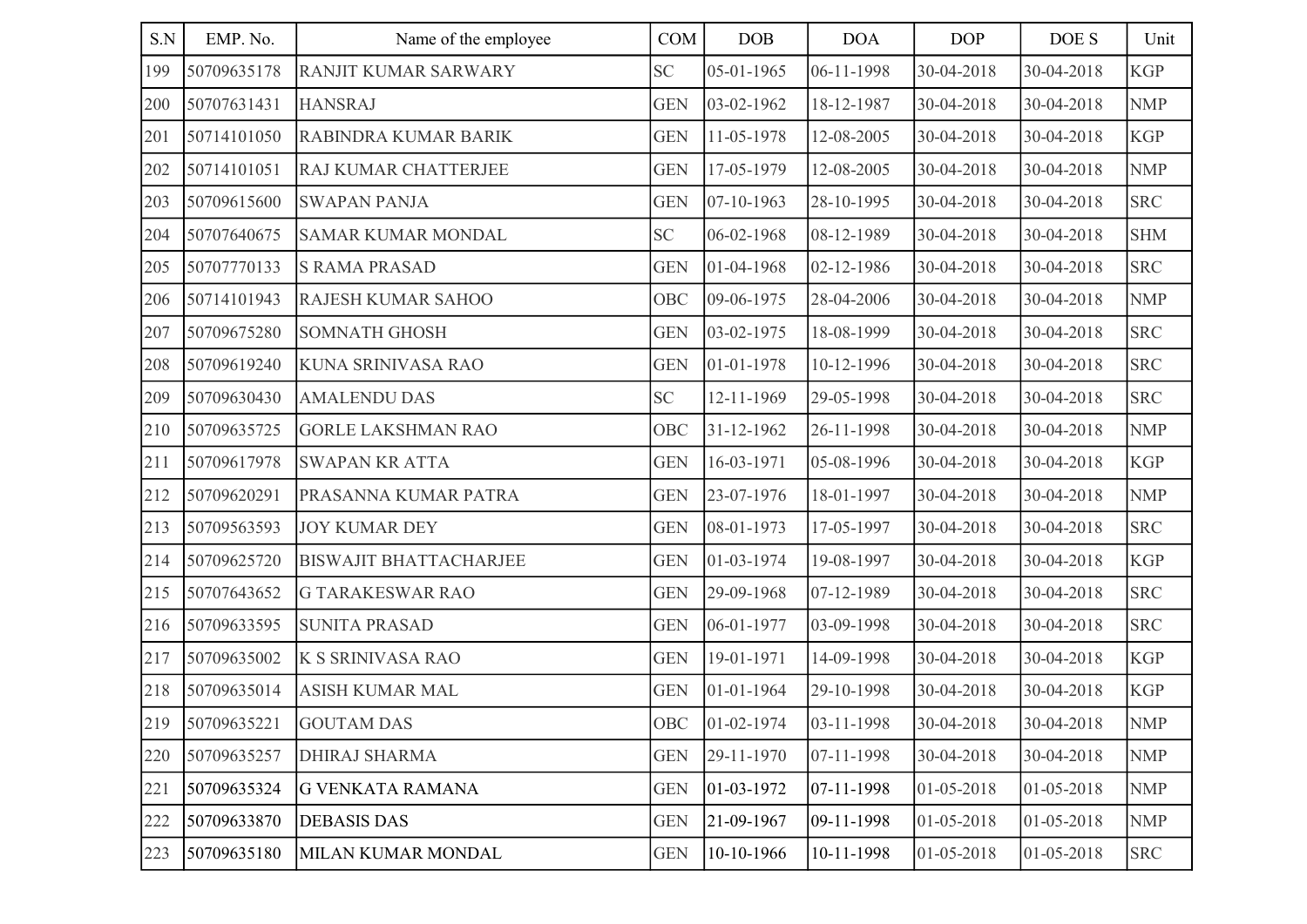| S.N | EMP. No.    | Name of the employee       | COM        | <b>DOB</b>       | <b>DOA</b> | <b>DOP</b> | DOE S           | Unit       |
|-----|-------------|----------------------------|------------|------------------|------------|------------|-----------------|------------|
| 224 | 50709645263 | <b>KSHUDIRAM MAJHI</b>     | <b>ST</b>  | 10-11-1970       | 27-03-1999 | 01-06-2018 | $01 - Jun - 18$ | <b>SRC</b> |
| 225 | 50707017856 | <b>BIMAL KUMAR SING</b>    | <b>ST</b>  | 06-09-1968       | 02-11-1989 |            | 10-09-2018      | <b>NMP</b> |
| 226 | 50707016001 | <b>RAMESWAR TUDU</b>       | <b>ST</b>  | 28-09-1962       | 14-01-1988 |            | 10-09-2018      | <b>NMP</b> |
| 227 | 50709659195 | <b>R HOSSAIN NAZIR</b>     | <b>GEN</b> | 03-01-1974       | 12-09-1997 |            | 10-09-2018      | <b>NMP</b> |
| 228 | 50709659168 | <b>SANJIB KR. DAS</b>      | <b>GEN</b> | 13-09-1965       | 04-11-1997 |            | 10-09-2018      | <b>SRC</b> |
| 229 | 50709659134 | <b>KAUSHAL KISHOR</b>      | SC         | 07-08-1964       | 11-01-1998 |            | 10-09-2018      | <b>NMP</b> |
| 230 | 50707020867 | <b>SUVENDU HALDER</b>      | <b>SC</b>  | 31-12-1974       | 03-08-1994 |            | 10-09-2018      | <b>NMP</b> |
| 231 | 50709659730 | <b>KALOBHARAN DAS</b>      | <b>SC</b>  | 14-03-1971       | 13-10-1999 |            | 10-09-2018      | HLZ        |
| 232 | 50709635233 | <b>SANJAY SHARMA</b>       | OBC        | 10-09-1975       | 10-11-1998 | 13-03-2019 | 13-03-2019      | <b>HIJ</b> |
| 233 | 50709635385 | <b>ASHIM KR CHOWDHURY</b>  | <b>GEN</b> | 08-03-1971       | 13-11-1998 | 13-03-2019 | 13-03-2019      | <b>SRC</b> |
| 234 | 50709637898 | <b>BAMMIDI KUMAR</b>       | <b>GEN</b> | 26-09-1969       | 14-11-1998 | 13-03-2019 | 13-03-2019      | <b>HIJ</b> |
| 235 | 50709635210 | <b>VIJAY KUMAR ADDANKI</b> | OBC        | 20-01-1976       | 14-11-1998 | 13-03-2019 | 13-03-2019      | <b>HIJ</b> |
| 236 | 50709635191 | <b>BIJOY KUMAR THAKUR</b>  | OBC        | $01 - 11 - 1977$ | 14-11-1998 | 13-03-2019 | 13-03-2019      | <b>SRC</b> |
| 237 | 50709636699 | <b>BASANT LAL DAS</b>      | <b>GEN</b> | 15-08-1969       | 19-11-1998 | 13-03-2019 | 13-03-2019      | <b>SRC</b> |
| 238 | 50709641014 | <b>KAUSIK COOMAR</b>       | <b>GEN</b> | 20-03-1977       | 10-02-1999 | 13-03-2019 | 13-03-2019      | <b>SRC</b> |
| 239 | 50709645561 | P AJAY KUMAR               | <b>GEN</b> | 13-05-1981       | 24-12-1999 | 13-03-2019 | 13-03-2019      | <b>HIJ</b> |
| 240 | 50709623620 | UTPALENDU BISWAS           | <b>SC</b>  | 05-02-1964       | 14-01-1997 | 13-03-2019 | 13-03-2019      | <b>SRC</b> |
| 241 | 50709803830 | <b>DILIP KUMAR CHALAK</b>  | <b>SC</b>  | 20-02-1966       | 14-08-2001 | 13-03-2019 | 13-03-2019      | <b>HIJ</b> |
| 242 | 50709646050 | <b>RAMJIBAN MAZUMDER</b>   | <b>SC</b>  | 11-03-1976       | 23-02-2000 | 13-03-2019 | 13-03-2019      | <b>SRC</b> |
| 243 | 50709807550 | <b>BISWAJIT GHARAI</b>     | <b>SC</b>  | 01-07-1973       | 09-08-2001 | 13-03-2019 | 13-03-2019      | <b>SRC</b> |
| 244 | 50709906332 | <b>SAMIR KUMAR RANBAJ</b>  | <b>SC</b>  | 06-10-1967       | 06-09-2001 | 13-03-2019 | 13-03-2019      | <b>SRC</b> |
| 245 | 50709642535 | <b>CHANCHAL KR MONDAL</b>  | <b>SC</b>  | 27-09-1969       | 20-07-1999 | 13-03-2019 | 13-03-2019      | HIJ        |
| 246 | 50709807597 | TAPAS KUMAR SANTRA         | <b>SC</b>  | 10-01-1969       | 09-08-2001 | 13-03-2019 | 13-03-2019      | <b>SRC</b> |
| 247 | 50709806325 | <b>SANATAN BAR</b>         | <b>SC</b>  | 08-03-1968       | 12-09-2001 | 13-03-2019 | 13-03-2019      | <b>SRC</b> |
| 248 | 50709808255 | <b>TUSHER BISWAS</b>       | <b>SC</b>  | 20-07-1974       | 21-11-2001 | 13-03-2019 | 13-03-2019      | <b>SRC</b> |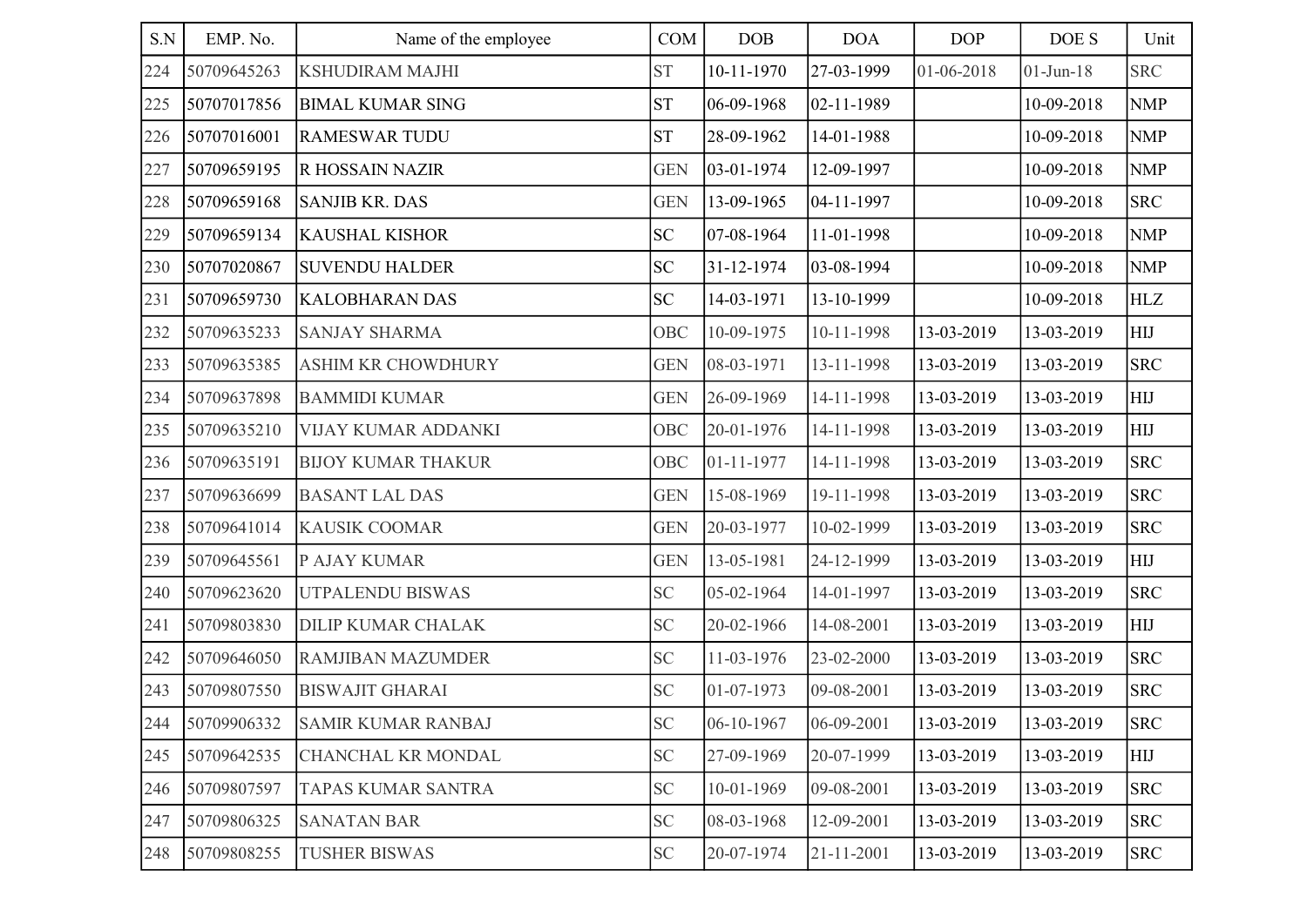| S.N | EMP. No.    | Name of the employee       | COM                        | <b>DOB</b> | <b>DOA</b> | <b>DOP</b> | DOE S      | Unit       |
|-----|-------------|----------------------------|----------------------------|------------|------------|------------|------------|------------|
| 249 | 50709678438 | PANNALAL SARKAR            | <b>GEN</b>                 | 19-02-1985 | 23-12-2003 | 13-03-2019 | 13-03-2019 | <b>SRC</b> |
| 250 | 50714101899 | <b>RAJIB ROY CHOWDHURY</b> | <b>GEN</b>                 | 04-10-1975 | 06-04-2006 | 13-03-2019 | 13-03-2019 | <b>SHM</b> |
| 251 | 50709806349 | <b>SANJOY KUMAR DOLUI</b>  | <b>SC</b>                  | 08-06-1968 | 01-09-2001 | 13-03-2019 | 13-03-2019 | <b>SRC</b> |
| 252 | 50714101646 | <b>MANOJ KUMAR MOHANTA</b> | <b>GEN</b>                 | 11-02-1981 | 29-03-2006 | 13-03-2019 | 13-03-2019 | HIJ        |
| 253 | 50714101791 | AKSHAYA KUMAR SAHOO        | <b>GEN</b>                 | 01-07-1980 | 11-04-2006 | 13-03-2019 | 13-03-2019 | HIJ        |
| 254 | 50714101790 | <b>SUSANTA PANDA</b>       | <b>GEN</b>                 | 15-07-1980 | 11-04-2006 | 13-03-2019 | 13-03-2019 | HIJ        |
| 255 | 50709818571 | <b>SUDIPTO DE</b>          | <b>GEN</b>                 | 06-11-1977 | 13-11-2003 | 13-03-2019 | 13-03-2019 | HIJ        |
| 256 | 50709724588 | <b>ACHINTYA KUMAR SETH</b> | <b>GEN</b>                 | 02-01-1962 | 08-11-2001 | 13-03-2019 | 13-03-2019 | <b>SHM</b> |
| 257 | 50714101793 | <b>RAJIB KUMAR BEHERA</b>  | OBC                        | 12-01-1985 | 18-05-2006 | 13-03-2019 | 13-03-2019 | <b>NMP</b> |
| 258 | 50714101794 | HEMANTA KUMAR MAHANTA      | OBC                        | 03-06-1979 | 18-05-2006 | 13-03-2019 | 13-03-2019 | <b>NMP</b> |
| 259 | 50714101817 | DEEP NARAYAN PAUL          | <b>GEN</b>                 | 10-03-1979 | 18-05-2006 | 13-03-2019 | 13-03-2019 | <b>SHM</b> |
| 260 | 50714101775 | CHITTA RANJAN PATRA        | <b>GEN</b>                 | 13-01-1978 | 18-05-2006 | 13-03-2019 | 13-03-2019 | <b>NMP</b> |
| 261 | 50714101807 | <b>SUBASH ROY</b>          | <b>GEN</b>                 | 23-02-1974 | 28-11-2006 | 13-03-2019 | 13-03-2019 | <b>SRC</b> |
| 262 | 50714101806 | PROSANTA KR MAZUMDER       | <b>SC</b>                  | 05-02-1979 | 18-05-2006 | 13-03-2019 | 13-03-2019 | <b>SRC</b> |
| 263 | 50714101924 | PRITHWIRAJ CHATTERJEE      | <b>GEN</b>                 | 16-03-1981 | 05-12-2006 | 13-03-2019 | 13-03-2019 | <b>NMP</b> |
| 264 | 50714101831 | <b>ABHAS BISWAS</b>        | <b>SC</b>                  | 01-01-1981 | 20-06-2006 | 13-03-2019 | 13-03-2019 | <b>SRC</b> |
| 265 | 50714101808 | KRISHNENDU SARKAR          | <b>SC</b>                  | 21-07-1977 | 20-06-2006 | 13-03-2019 | 13-03-2019 | <b>SRC</b> |
| 266 | 50714101833 | <b>TRIDIP DAS</b>          | <b>GEN</b>                 | 15-04-1982 | 27-12-2006 | 13-03-2019 | 13-03-2019 | <b>SRC</b> |
| 267 | 53199402579 | <b>SANKAR MUKHERJEE</b>    | <b>GEN</b>                 | 20-06-1983 | 26-09-2006 | 27-02-2019 | 13-03-2019 | <b>SHM</b> |
| 268 | 50714101809 | <b>AJIT DAS</b>            | <b>SC</b>                  | 02-12-1977 | 20-06-2006 | 13-03-2019 | 13-03-2019 | <b>SRC</b> |
| 269 | 50714101832 | <b>GOPAL DAS</b>           | $\ensuremath{\mathbf{SC}}$ | 20/01/1974 | 20/06/2006 | 13-03-2019 | 13-03-2019 | <b>SRC</b> |
| 270 | 50714101759 | NAVIN KUMAR SINHA          | <b>GEN</b>                 | 16/03/1975 | 18/10/2006 | 13-03-2019 | 13-03-2019 | <b>NMP</b> |
| 271 | 50714101754 | <b>SUDHIR KUMAR SAHU</b>   | <b>GEN</b>                 | 12-06-1975 | 18-10-2006 | 13-03-2019 | 13-03-2019 | <b>NMP</b> |
| 272 | 50714101755 | PRATAP KUMAR PATRO         | <b>GEN</b>                 | 01-01-1983 | 18-10-2006 | 13-03-2019 | 13-03-2019 | <b>NMP</b> |
| 273 | 50714101756 | <b>ARUP BISWAS</b>         | <b>GEN</b>                 | 25-09-1981 | 18-10-2006 | 13-03-2019 | 13-03-2019 | <b>HLZ</b> |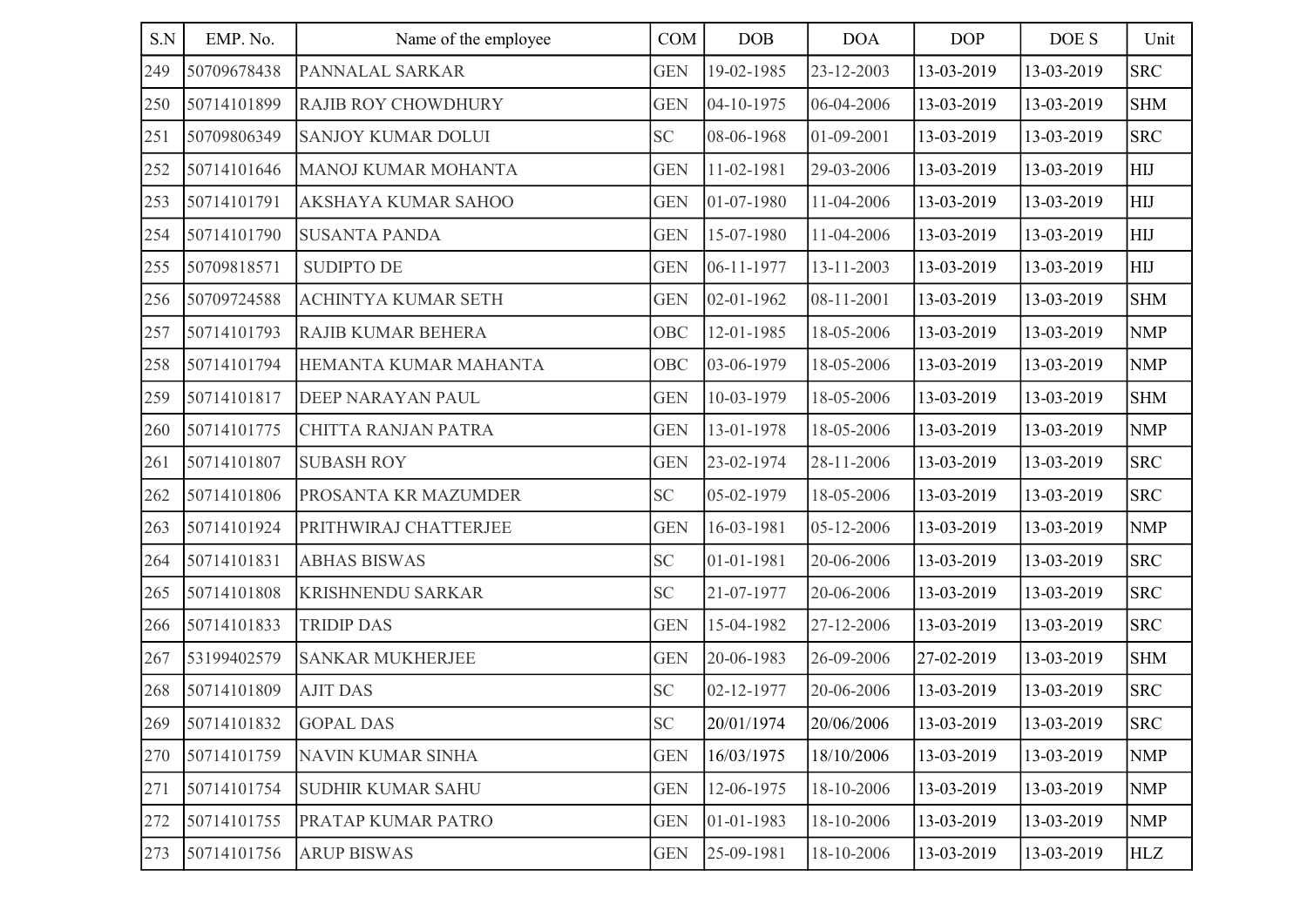| S.N | EMP. No.    | Name of the employee           | COM        | DOB        | <b>DOA</b>      | <b>DOP</b>     | DOE S          | Unit       |
|-----|-------------|--------------------------------|------------|------------|-----------------|----------------|----------------|------------|
| 274 | 50714101757 | <b>BIKASH PAKRE</b>            | <b>GEN</b> | 01-10-1978 | 18-10-2006      | 13-03-2019     | 13-03-2019     | <b>SRC</b> |
| 275 | 50714101760 | <b>SUDIPTA SAHA</b>            | <b>GEN</b> | 18-01-1981 | 18-10-2006      | 13-03-2019     | $ 01-04-2019$  | HLZ        |
| 276 | 50714101748 | <b>TUTUL BHAKTA</b>            | <b>GEN</b> | 08-01-1981 | 18-10-2006      | 13-03-2019     | 01-04-2019     | <b>SRC</b> |
| 277 | 50700956399 | <b>BISWAJIT CHAKRABORTY</b>    | <b>GEN</b> | 15-01-1973 | 17-May-97       | $ 01-03-2021$  | $ 01-03-2021$  | <b>SRC</b> |
| 278 | 50714101745 | RAMCHANDRA BHATTACHARYYA       | <b>GEN</b> | 01-05-1979 | 26-Apr-07       | $ 01-03-2021$  | 01-03-2021     | <b>SRC</b> |
| 279 | 50714101744 | <b>SUKANTA KARAR</b>           | <b>GEN</b> | 16-07-1977 | 18-Oct-06       | $ 01-03-2021$  | $ 01-03-2021$  | <b>SRC</b> |
| 280 | 50714101750 | <b>SUSANTA KUMAR SENAPATI</b>  | <b>GEN</b> | 05-02-1977 | 19-Oct-06       | $ 01-03-2021$  | 01-03-2021     | <b>NMP</b> |
| 281 | 50714101751 | <b>DIPANKAR SAHA</b>           | <b>GEN</b> | 08-05-1983 | 19-Oct-06       | $ 01-03-2021$  | $ 01-03-2021$  | <b>SRC</b> |
| 282 | 50714101749 | <b>SOMEN PAUL</b>              | <b>OBC</b> | 01-01-1979 | 27-Oct-06       | $ 01-03-2021$  | 01-03-2021     | <b>SRC</b> |
| 283 | 50714101830 | <b>BIPIN KUMAR SINGH</b>       | <b>GEN</b> | 02-05-1975 | 16-Dec-06       | $ 01-03-2021$  | $ 01-03-2021$  | <b>SRC</b> |
| 284 | 50714101829 | <b>MINTU KUMAR</b>             | <b>GEN</b> | 01-01-1977 | $10$ -Jul- $07$ | $ 01-03-2021$  | 01-03-2021     | <b>NMP</b> |
| 285 | 50714100009 | PARTHA PRATIM HALDER           | <b>SC</b>  | 26-04-1985 | $20$ -Jan- $07$ | $ 01-03-2021$  | $ 01-03-2021$  | <b>NMP</b> |
| 286 | 50714101898 | <b>DHIMAN NANDY</b>            | <b>GEN</b> | 12-02-1981 | 06-Apr-06       | $ 01-03-2021$  | 01-03-2021     | <b>SRC</b> |
| 287 | 50714100178 | <b>SANDIP CHAKRABORTY</b>      | <b>GEN</b> | 17-11-1977 | 13-May-04       | $ 01-03-2021$  | $ 01-03-2021$  | <b>KGP</b> |
| 288 | 50714100191 | <b>AVISHEK CHATTERJEE</b>      | <b>GEN</b> | 18-04-1982 | 03-Jun-04       | $ 01-03-2021$  | 01-03-2021     | <b>SRC</b> |
| 289 | 50709578067 | <b>TANUSREE DAS</b>            | <b>SC</b>  | 23-06-1979 | 29-Dec-00       | $ 01-03-2021$  | $ 01-03-2021$  | <b>HLZ</b> |
| 290 | 50714102023 | <b>DEBABRATA BISWAS</b>        | <b>GEN</b> | 01-01-1976 | 17-Nov-05       | $ 01-03-2021$  | 01-03-2021     | <b>SRC</b> |
| 291 | 50714102011 | <b>MACHCHA RAMESH</b>          | <b>GEN</b> | 28-08-1974 | $14$ -Sep-06    | $ 01-03-2021$  | $ 01-03-2021$  | <b>SRC</b> |
| 292 | 50709564093 | <b>PRANAB ROY</b>              | <b>GEN</b> | 14-04-1976 | 17-May-97       | $ 01-03-2021$  | 01-03-2021     | <b>SRC</b> |
| 293 | 50707288074 | <b>DEBASISH SAHA</b>           | <b>SC</b>  | 05-07-1966 | 07-Jan-91       | $ 01-03-2021$  | $ 01-03-2021$  | <b>NMP</b> |
| 294 | 50714102012 | V Y V S SITARAMA CHANDRA MURTY | <b>GEN</b> | 30-08-1973 | 05-Sep-06       | $ 01-03-2021$  | $ 01-03-2021$  | <b>SRC</b> |
| 295 | 50714104156 | <b>SANUJ KUMAR SAHU</b>        | <b>GEN</b> | 04-06-1983 | 23-Mar-09       | $ 01-03-2021 $ | $ 01-03-2021 $ | <b>KGP</b> |
| 296 | 50714102988 | <b>BIPLOB BANERJEE</b>         | <b>GEN</b> | 14-01-1977 | 04-Nov-06       | 01-03-2021     | $ 01-03-2021$  | <b>SRC</b> |
| 297 | 50714100113 | RAJ KUMAR PARAMANICK           | <b>GEN</b> | 04-11-1975 | 21-Mar-07       | $ 01-03-2021$  | $ 01-03-2021$  | <b>SRC</b> |
| 298 | 50714102077 | <b>RABINDRA NATH BISWAS</b>    | <b>SC</b>  | 10-01-1979 | 09-Mar-07       | $ 01-03-2021$  | $ 01-03-2021$  | <b>SRC</b> |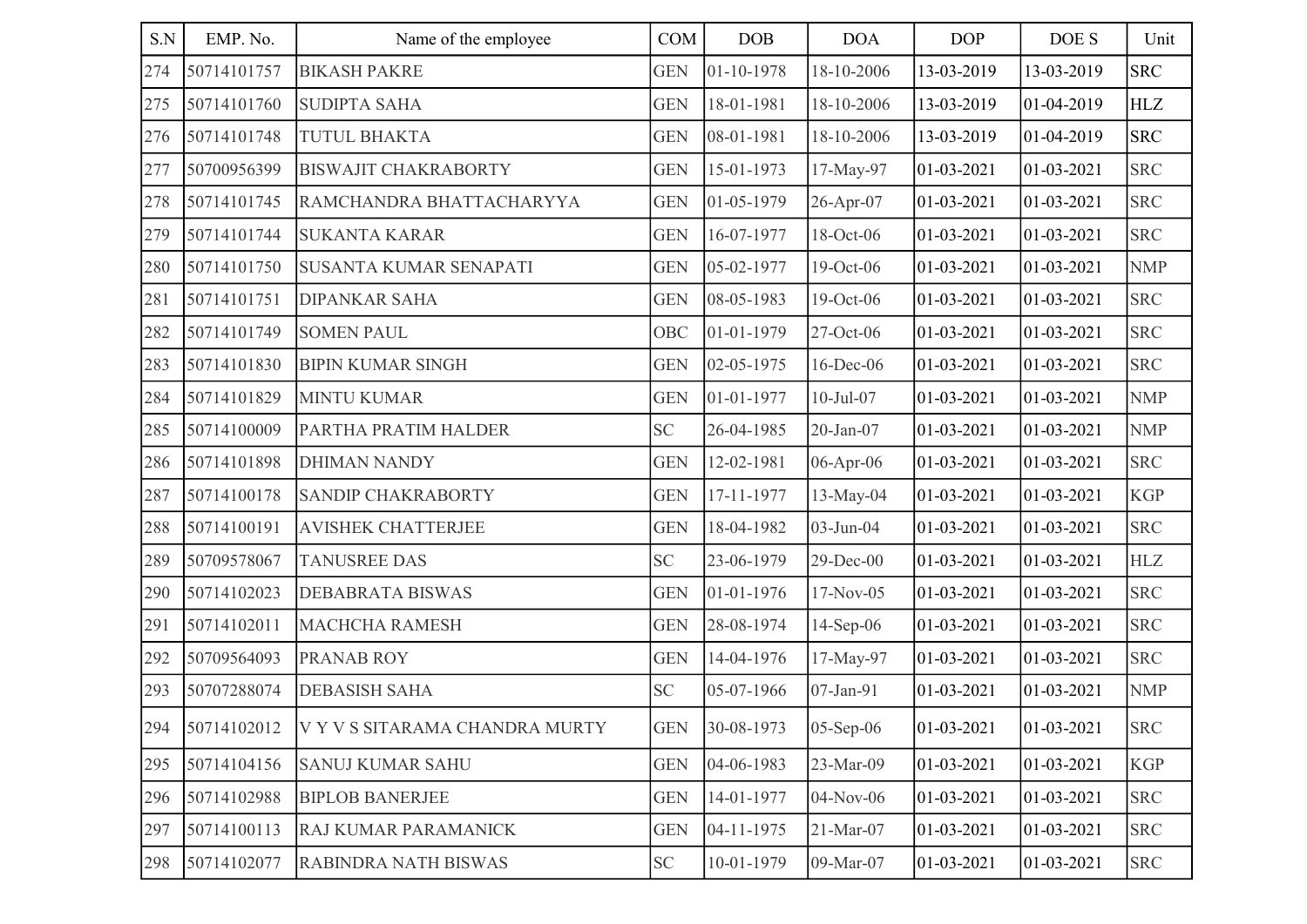| S.N | EMP. No.    | Name of the employee      | COM        | DOB        | <b>DOA</b>      | <b>DOP</b>     | DOE S         | Unit       |
|-----|-------------|---------------------------|------------|------------|-----------------|----------------|---------------|------------|
| 299 | 50709645779 | <b>RAJESH BARI</b>        | <b>GEN</b> | 31-07-1981 | $05$ -Jan- $00$ | 01-03-2021     | 01-03-2021    | <b>KGP</b> |
| 300 | 50714101013 | <b>CHANDAN KUMAR 1</b>    | <b>GEN</b> | 13-05-1974 | $11-Jan-05$     | $ 01-03-2021$  | $ 01-03-2021$ | <b>SRC</b> |
| 301 | 50714103696 | <b>RAMKRISHNA SAU</b>     | <b>GEN</b> | 28-03-1981 | 09-Feb-08       | $ 01-03-2021$  | 01-03-2021    | <b>SHM</b> |
| 302 | 50714102986 | <b>SUNIL KUMAR MAJI</b>   | <b>GEN</b> | 18-12-1979 | 22-May-07       | $ 01-03-2021$  | $ 01-03-2021$ | <b>SRC</b> |
| 303 | 50714103662 | <b>SOMNATH GHOSH</b>      | <b>GEN</b> | 02-01-1978 | 05-Apr-08       | $ 01-03-2021$  | 01-03-2021    | <b>SRC</b> |
| 304 | 50714101921 | <b>SANDIP CHAKRABORTY</b> | <b>GEN</b> | 29-11-1978 | $14$ -Sep-06    | $ 01-03-2021$  | $ 01-03-2021$ | <b>SRC</b> |
| 305 | 50714103691 | <b>MANORANJAN MOHANTY</b> | <b>GEN</b> | 04-06-1986 | $21-Aug-07$     | $ 01-03-2021$  | 01-03-2021    | <b>NMP</b> |
| 306 | 50707674340 | <b>JITENDRA BISWAL</b>    | <b>GEN</b> | 14-11-1971 | 23-Jan-92       | $ 01-03-2021$  | $ 01-03-2021$ | <b>SRC</b> |
| 307 | 50707652800 | <b>RITA DEY</b>           | <b>GEN</b> | 21-09-1967 | 04-Aug-94       | $ 01-03-2021$  | 01-03-2021    | <b>SRC</b> |
| 308 | 50707741121 | <b>TUSANTA BARUA</b>      | <b>GEN</b> | 18-12-1964 | 06-Jul-89       | 01-03-2021     | $ 01-03-2021$ | <b>SRC</b> |
| 309 | 50706001555 | <b>RAJE SINGH</b>         | <b>GEN</b> | 15-11-1962 | $22$ -Jul-86    | $ 01-03-2021$  | 01-03-2021    | <b>SRC</b> |
| 310 | 50709670622 | <b>SRIMANTA SAHA</b>      | <b>GEN</b> | 30-05-1973 | 01-Sep-92       | $01-03-2021$   | $ 01-03-2021$ | <b>SRC</b> |
| 311 | 50709602112 | <b>BISWANATH GHATAK</b>   | <b>GEN</b> | 20-10-1964 | 27-Aug-93       | $ 01-03-2021$  | 01-03-2021    | <b>SRC</b> |
| 312 | 50709612658 | PRAMILA NEMAI             | <b>GEN</b> | 11-01-1963 | 30-Sep-95       | $ 01-03-2021$  | $ 01-03-2021$ | <b>SRC</b> |
| 313 | 50709615209 | <b>ABHIJIT MAJUMDAR</b>   | <b>GEN</b> | 30-08-1971 | 31-Jan-96       | $ 01-03-2021$  | 01-03-2021    | <b>SRC</b> |
| 314 | 50709617050 | <b>SANJU SAHA</b>         | <b>GEN</b> | 12-01-1976 | 21-May-96       | 01-03-2021     | $ 01-03-2021$ | <b>SRC</b> |
| 315 | 50709616998 | <b>RABINDRA NATH DAS</b>  | <b>GEN</b> | 21-05-1976 | 22-May-96       | $ 01-03-2021$  | 01-03-2021    | <b>SRC</b> |
| 316 | 50709617024 | <b>BIDYUT KUMAR MAITY</b> | <b>GEN</b> | 01-04-1970 | 24-May-96       | $ 01-03-2021$  | $ 01-03-2021$ | <b>SRC</b> |
| 317 | 50709616974 | NIRMAL SANTRA             | <b>GEN</b> | 12-12-1964 | 25-May-96       | $ 01-03-2021$  | 01-03-2021    | <b>SRC</b> |
| 318 | 50709616834 | <b>RABINDRA KR SINGH</b>  | <b>GEN</b> | 31-12-1971 | 15-Jun-96       | 01-03-2021     | 01-03-2021    | <b>SRC</b> |
| 319 | 50709616822 | <b>DEBASHIS RANA</b>      | <b>GEN</b> | 18-01-1977 | 24-Jun-96       | $ 01-03-2021$  | $ 01-03-2021$ | <b>SRC</b> |
| 320 | 50709617619 | <b>RABINDRA NATH DEY</b>  | <b>GEN</b> | 26-11-1967 | 01-Aug-96       | $ 01-03-2021 $ | $ 01-03-2021$ | <b>SRC</b> |
| 321 | 50709617620 | <b>KARTICK CH MANNA</b>   | <b>GEN</b> | 05-01-1969 | 07-Aug-96       | $ 01-03-2021 $ | $ 01-03-2021$ | <b>SRC</b> |
| 322 | 50709612634 | <b>SWAPAN ROY</b>         | <b>SC</b>  | 18-03-1976 | 05-Jun-95       | 01-03-2021     | $ 01-03-2021$ | <b>SRC</b> |
| 323 | 50709617607 | RABINDRA NATH MANNA       | <b>GEN</b> | 17-07-1964 | $21-Aug-96$     | $ 01-03-2021$  | $ 01-03-2021$ | <b>SRC</b> |